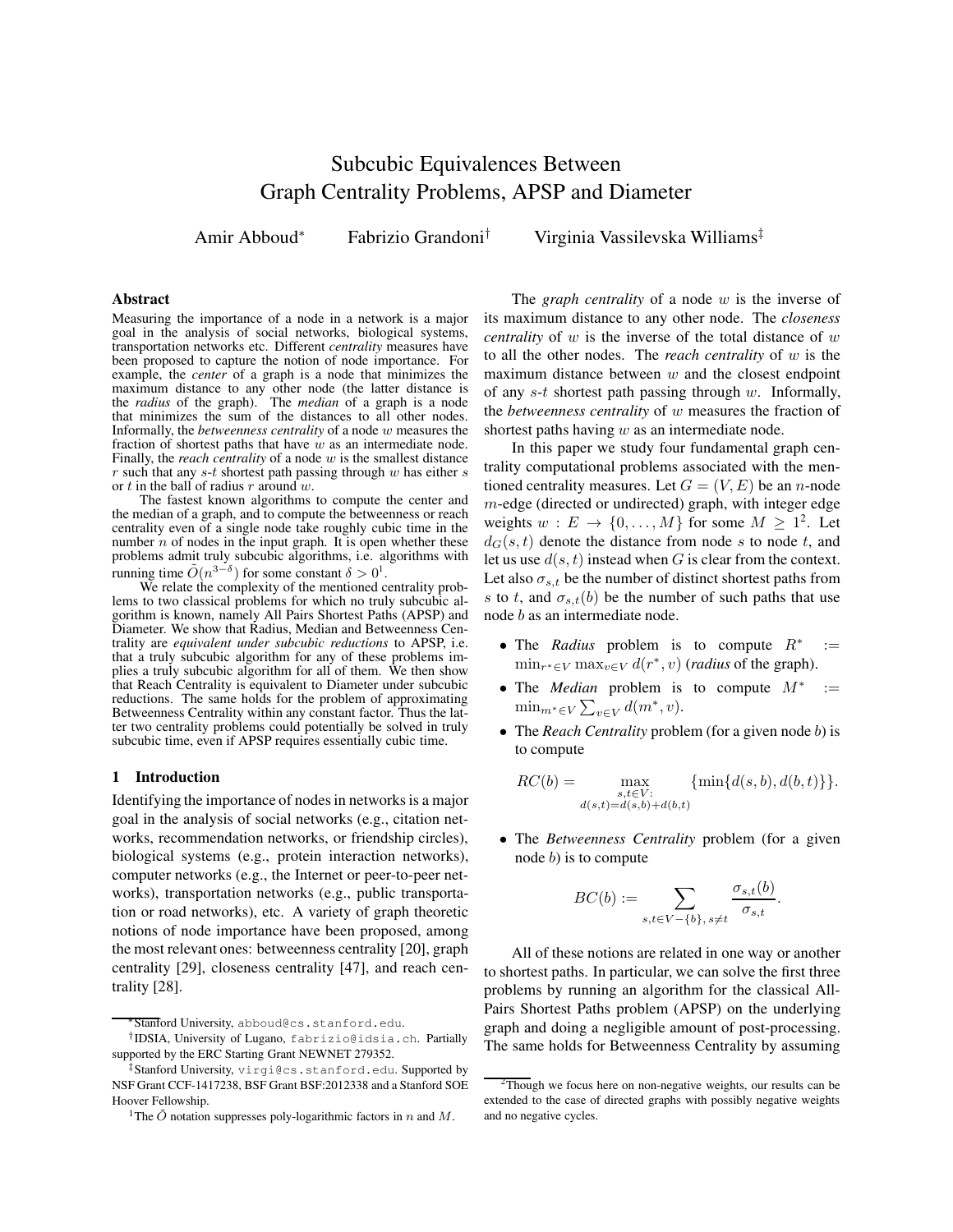that shortest paths are unique: we will next make this assumption unless differently stated<sup>3</sup>. Using the best known algorithms for APSP [55], this leads to a slightly subcubic (by an  $n^{o(1)}$  factor) running time for the considered problems, and no faster algorithm is known.

Each of these problems however only asks for the computation of a single number. It is natural to ask, is solving APSP necessary? Could it be that these problems admit much more efficient solutions? In particular, do they admit a *truly subcubic*<sup>4</sup> algorithm?

Besides the fundamental interest in understanding the relations between such basic computational problems (can Radius be solved truly faster than APSP?), these questions are well motivated from a practical viewpoint. As evidence to the necessity of faster algorithms for the mentioned centrality problems, we remark that some papers presenting algorithms for Betweenness Centrality [6] and Median [30] have received more than a thousand citations each.

1.1 Approach. In this paper we address these questions with an approach which can be viewed as a refinement of NP-completeness. The approach strives to prove, via combinatorial *reductions*, that improving on a given upper bound for a computational problem B would yield breakthrough algorithms for many other famous and wellstudied problems. At high-level, the idea is to consider a given prototypical problem A for which the fastest known algorithm has running time  $\tilde{O}(n^c)$  (here *n* is a size parameter). Then we show that a  $\tilde{O}(n^{c-\epsilon})$ -time algorithm for a second problem B, for some constant  $\varepsilon > 0$ , would imply a  $\tilde{O}(n^{c-\delta})$ -time algorithm for problem A for some other constant  $\delta > 0$ . This can be used as evidence that a  $\tilde{O}(n^{c-\epsilon})$  time algorithm for problem B is unlikely to exist (or at least very hard to find). For  $c = 3$  a reduction of the above kind is called a *subcubic reduction* [53] from A to B. We say that two problems A and B are *equivalent under subcubic reductions* if there exists a subcubic reduction from  $A$  to  $B$  and from  $B$  to  $A$ . In other terms, a truly subcubic algorithm for one problem implies a truly subcubic algorithm for the other and vice versa.

Vassilevska Williams and Williams [53] introduced this approach to the realm of Graph Algorithms to show the subcubic equivalence between APSP and a list of seven other problems, including: deciding if an edgeweighted graph has a triangle with negative total weight (*Negative Triangle*), deciding if a given matrix defines a metric, and the *Replacement Paths* problem [27, 46, 51, 54]. Other examples of this approach [1, 2, 44] include the famous results on 3-SUM hardness starting with the work of Gajentaan and Overmars [21].

In this paper we exploit both APSP and Diameter as our prototypical problem and prove a collection of subcubic equivalences with the above graph centrality problems. Recall that the Diameter problem is to compute the largest distance in the graph. There is a trivial subcubic reduction from Diameter to APSP and, although no truly subcubic algorithm is known for Diameter, finding a reduction in the opposite direction is one of the big open questions in this area: can we compute the largest distance faster than we can compute all the distances?

1.2 Subcubic equivalences with APSP. Our first main result is to show that Radius, Median and Betweenness Centrality are *equivalent* to APSP under subcubic reductions! Therefore, we add three quite different problems to the list of *APSP-hard* problems [53] and if *any* of these problems can be solved in truly subcubic time then *all* of them can.

THEOREM 1.1. *Radius, Median, and Betweenness Centrality are equivalent to APSP under subcubic reductions.*

Unfortunately, this is strong evidence that a truly subcubic algorithm for computing these centrality measures is unlikely to exist (or at least very hard to find) since it would imply a huge and unexpected algorithmic breakthrough.

We find the APSP-hardness result for Radius quite interesting since, prior to our work, there was no good reason to believe that Radius might be a truly harder problem than Diameter. Indeed, in terms of approximation algorithms, any known algorithm to approximate the diameter can be converted to also approximate the radius in undirected graphs within the same factor [3, 5, 10, 45]. Furthermore, the exact algorithms for Diameter and Radius in graphs with small integer weights are also extremely similar [13]. Our results seem to indicate the following bizarre phenomenon. In dense graphs, Radius seems to be harder than Diameter, as it is actually equivalent to APSP, whereas a Diameter/APSP equivalence seems elusive. In sparse graphs, however, Diameter seems more difficult than Radius since a known reduction [45] from CNF-SAT seems to imply that even approximating the Diameter in subquadratic time is hard. No such reduction is known for Radius, and so far there is no evidence against a subquadratic Radius algorithm in sparse graphs.

1.3 Subcubic equivalence with Diameter. Our second main result is to show that Reach Centrality and Diameter are equivalent under subcubic reductions.

THEOREM 1.2. *Diameter and Reach Centrality are equivalent under subcubic reductions.*

<sup>&</sup>lt;sup>3</sup>In the case of multiple shortest paths, the fastest known algorithm for Betweenness Centrality takes  $\tilde{O}(n^4)$  time; please see the discussion in the related work section.

<sup>4</sup>We recall that a *truly subcubic* algorithm is an algorithm with running time  $\tilde{O}(n^{3-\delta})$  for some constant  $\delta > 0$ .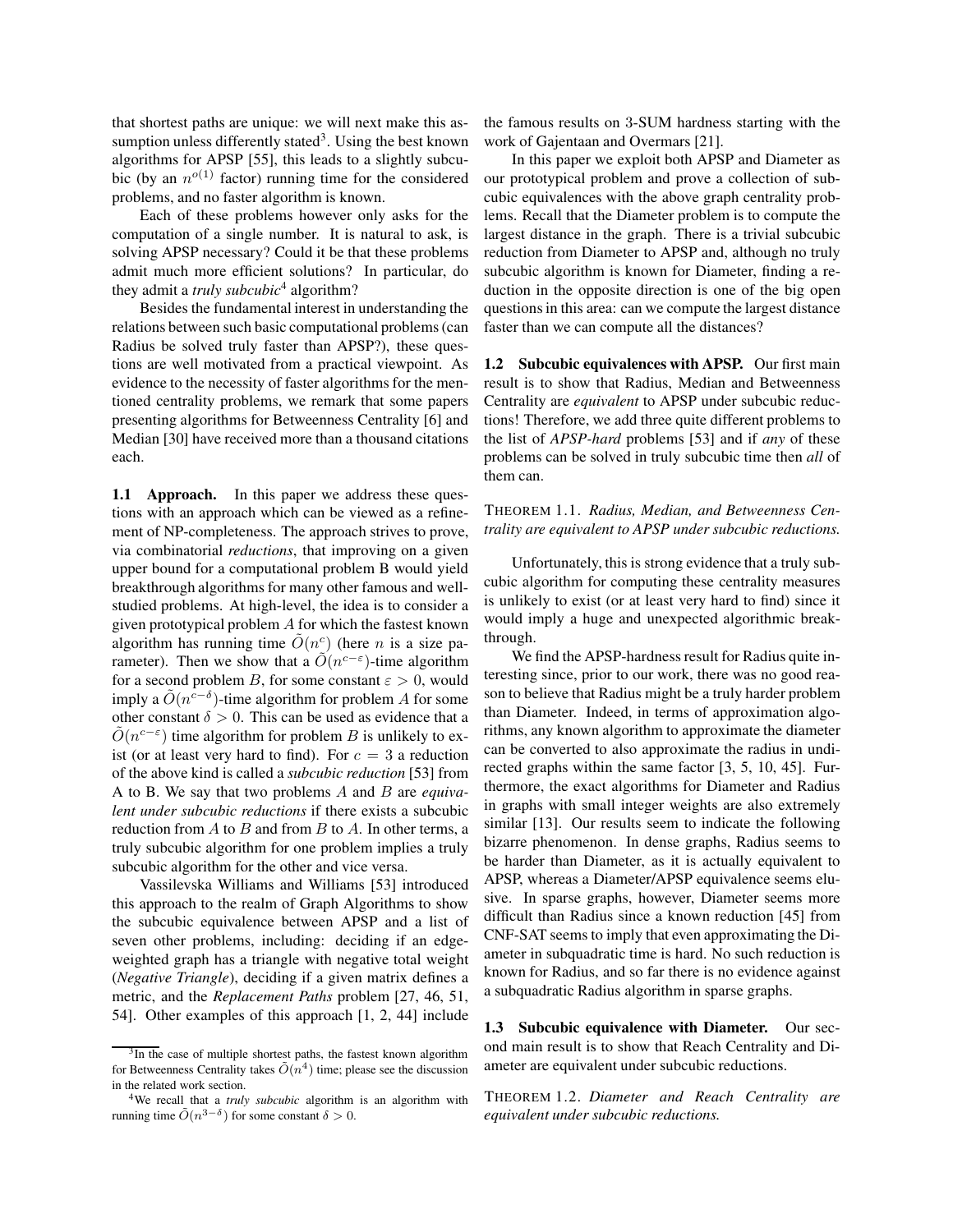On the positive side, it is within the realm of possibility that Diameter is a truly easier problem than APSP, which would imply the same for Reach Centrality. On the negative side, Theorem 1.2 shows that finding a subcubic algorithm for Reach Centrality is as hard as finding a subcubic algorithm for Diameter - a big open problem.

As a consequence of the tightness of our reductions, namely not only the number of nodes but also the largest absolute weight is roughly preserved, we also obtain a faster algorithm for Reach Centrality in directed graphs with small integer weights.

## THEOREM 1.3. *There exists an*  $\tilde{O}(Mn^{\omega})$  *time algorithm for Reach Centrality in directed graphs.*

Above  $\omega \in [2, 2.373)$  [12, 14, 22, 52] denotes fast matrix multiplication exponent. The previous best algorithm for small integer weights, which is based on the solution of APSP, takes time  $\tilde{O}(M^{0.681}n^{2.575})$  [57]. This is interesting in our opinion since Reach Centrality has been used in some very fast (in practice) shortest paths algorithms [24, 25, 28].

1.4 Approximation algorithms. An approximate value of the mentioned graph centrality measures might be sufficiently good in practice. This is indeed the topic of several empirical works on Betweenness Centrality [4, 7, 23]. Furthermore, the mentioned practically fast shortest paths algorithms [24, 25, 28] can be adapted to work with approximate values of the reach centrality as well. In this paper we formally study the approximability of the mentioned problems.

In more detail, given a graph centrality measure  $X$ , our goal is to compute (quickly) a quantity x such that  $\frac{1}{\alpha}X \le x \le \alpha X$  for some  $\alpha \ge 1$  as small as possible ( $\alpha$  is the approximation factor). It is known how to solve APSP within a multiplicative error  $(1 + \varepsilon)$  in time  $\tilde{O}(n^{\omega})$  [56]. This provides truly subcubic  $(1 + \varepsilon)$  approximation algorithms for Radius and Median. However, this approach does not help with Reach/Betweenness Centrality, since in those measures *almost* shortest paths are irrelevant. Here we present some negative and (conditionally) positive results on the approximability of the latter two problems.

It is not hard to see that any approximation algorithm for Reach/Betweenness Centrality can be used to determine whether  $BC(b) > 0$ . We show that, while solving the latter problem for a single node is equivalent to Diameter, solving it for every node is at least as hard as APSP! As a consequence any approximation algorithm (for any finite  $\alpha$ ) to compute the reach/betweenness centrality of *all nodes* implies a truly subcubic algorithm for APSP.

On the positive side, we show that (single-node) Approximate Betweenness Centrality is equivalent to Diameter under subcubic reductions. This equivalence is quite strong: any truly subcubic approximation algorithm

with finite approximation factor for Betweenness Centrality implies a truly subcubic Diameter algorithm, while a truly subcubic Diameter algorithm implies a truly subcubic  $(1 + \varepsilon)$ -approximation algorithm for Betweenness Centrality, for any constant  $\varepsilon > 0$ . Our reductions are Monte-Carlo, i.e. the resulting algorithm might fail to provide the desired approximation with some small probability. In more detail, we provide a subcubic reduction to Diameter to compute the *exact* value of the betweenness centrality when that value is sufficiently small. For the complementary case, we use a non-trivial random sampling algorithm. Analogously to the case of Reach Centrality, this gives some more hope that a truly subcubic algorithm for Approximate Betweenness Centrality exists, however such algorithm is probably not easy to find. Part of the mentioned reductions are summarized in Figure 1.

1.5 Related Work. APSP is among the best studied problems in Computer Science. If the edge weights are non-negative, one can run Dijkstra's algorithm [16] from every source node, and solve the problem in time  $O(mn+n^2 \log n)$  (by implementing Dijkstra's algorithm with Fibonacci heaps [19]). Johnson [36] showed how to obtain the same running time in the case of negative weights also (but no negative cycles). Pettie [41] improved the running time to  $O(mn + n^2 \log \log n)$  and together with Ramachandran to  $O(mn \log \alpha(m, n))$  [42]. If the graph is undirected and the edge weights are integers fitting in a word, one can solve the problem in time  $O(mn)$  in the word-RAM model [50]. In dense graphs the running time of these algorithms is  $O(n^3)$ . Slightly subcubic algorithms were developed as well, starting with the work of Fredman [18]. Following a long sequence of improvements (among others, [8, 31]), very recently Williams [55] obtained an algorithm with run- $\lim_{n \to \infty} \frac{\sqrt{2} \cdot \sqrt{(\log n)}}{2}$ . Faster algorithms are known for small integer weights bounded in absolute value by M: in undirected graphs APSP can be solved in  $\tilde{O}(Mn^{\omega})$ time [49] and in directed graphs in  $\tilde{O}(n^2 (Mn)^{\frac{1}{4-\omega}})$ time [57]. The result for the directed case can be refined to  $\tilde{O}(M^{0.681}n^{2.575})$  using fast rectangular matrix multiplication [32].

As we already mentioned, for general edge-weights the fastest known algorithms for Diameter and Radius solve APSP (hence taking roughly cubic time). In the case of directed graphs with small integer weights bounded by M there are faster,  $O(Mn^{\omega})$  time algorithms (see [13] and the references therein). Faster approximation algorithms are known. Aingworth et al. [3] showed how to compute a (roughly) 3/2 approximation of the diameter in time  $O(m\sqrt{n}+n^2)$ . The same approximation factor and running time can be achieved for Radius in undirected graphs [5]. The running time for both Radius and Diameter was reduced to  $\tilde{O}(m\sqrt{n})$  by Roditty and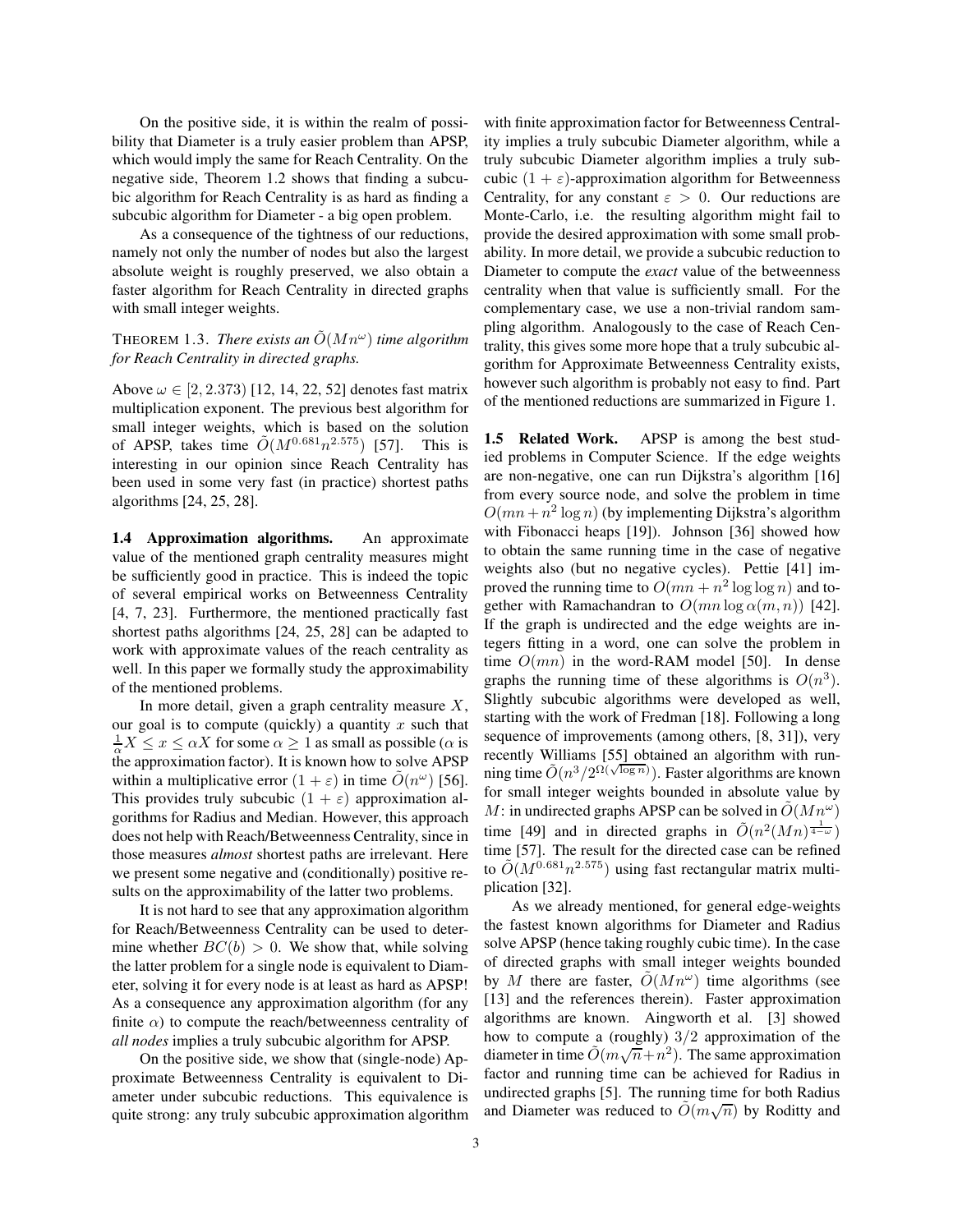Figure 1 The main subcubic reductions considered in this paper. Dashed arrows correspond to trivial reductions. All the remaining reductions are given in this paper, excluding the one from APSP to Negative Triangle which is taken from [53].



Vassilevska Williams [45] (see also [10] for a refinement of the approximation factor). The authors also show that a  $3/2 - \varepsilon$  approximation for Diameter running in time  $O(m^{2-\epsilon})$  (for any constant  $\varepsilon > 0$ ) would imply that the Strong Exponential Time Hypothesis (SETH) of [33] fails, thus showing that improving on the  $3/2$ approximation factor while still using a fast algorithm would be difficult.

The notion of betweenness centrality was introduced by Freeman in the context of social networks [20], and since then became one of the most important graph centrality measures in the applications. For example, this notion is used in the analysis of protein networks [15, 35], social networks [40, 43], sexual networks [38], and terrorist networks [11, 37]. From an algorithmic point of view, betweenness centrality was used to identify a highwaynode hierarchy for routing in road networks [48]. Brandes' algorithm [6] computes the betweenness centrality of all nodes in time  $O(mn + n^2 \log n)$ . This result is based on a counting variant of Dijkstra's algorithm. We remark that [6], similarly to other papers in the area, neglects the bit complexity of the counters which store the number of pairwise shortest paths. This is reasonable in practice since the maximum number  $N$  of alternative shortest paths between two nodes tends to be small in many of the applications. By considering also  $N$ , the running time grows by a factor  $O(\log N) = O(n \log n)$ . Indeed, in some applications one can even assume that shortest paths are unique (as we do in most of this paper). The uniqueness of shortest paths is either a consequence of tie breaking rules (*Canonical-Path Betweenness Centrality* problem [23]), or can be enforced by perturbing edge weights [24]. However, the running time to compute the exact betweenness centrality can be prohibitive in practice for very large networks even assuming the uniqueness of shortest paths. For this reason, some work was devoted to the fast approximation of the betweenness centrality of all nodes [4, 7, 23]. Those works are based on random pivot-sampling techniques. They do not provide any theoretical bound on the approximation factor: this is not sur-

prising a posteriori, in view of our APSP-hardness results. In contrast, our results suggest a candidate way to obtain a provably fast and accurate algorithm for Approximate Betweenness Centrality (for a single node). Our approach deviates substantially from [4, 7, 23] for small values of the betweenness centrality.

The Reach Centrality notion was introduced by Gutman [28] in the framework of practically fast algorithms to solve the Single-Source Shortest Paths problem. In particular, the values  $RC(b)$  can be used to filter out some nodes during an execution of Dijkstra's algorithm. The notion of Reach Centrality is also used in other works on the same topic [24, 25].

Eppstein and Wang [17] consider the problem of approximating the closeness centrality of all nodes. They present a random-sampling-based  $O((m + n \log n)^{\frac{\log n}{\varepsilon^2}})$ time algorithm which w.h.p. computes estimates within an additive error  $\varepsilon D^*$ , where  $D^*$  is the diameter of the graph. The same problem is investigated in [7] from an experimental point of view. The Median problem was also studied in a distance-oracle query model [9, 26, 34].

1.6 Preliminaries and Notation. W.l.o.g. we assume that the considered graph  $G = (V, E)$  is connected, hence  $m \geq n - 1$ . We make the usual assumption that the nodes of the considered graph are labelled with integers between 0 and  $n-1$ , and where needed we implicitly assume that n is lower bounded by a sufficiently large constant. For two nodes  $u, v \in V$ , by uv we indicate either an undirected edge between  $u$  and  $v$  or an edge directed from  $u$  to  $v$ . The interpretation will be clear from the context.

We remark that, in our subcubic reductions, it would be sufficient to preserve (modulo poly-logarithmic factors) the number  $n$  of nodes only. However, whenever possible, we will also try to preserve (in the same sense) also  $m$  and  $M$ . In many cases we obtain extremely tight reductions that even allow us to obtain new faster algorithms, as is the case with Reach Centrality via our tight reduction to Diameter.

For a given node  $w \in V$ , we let  $Rad(w) :=$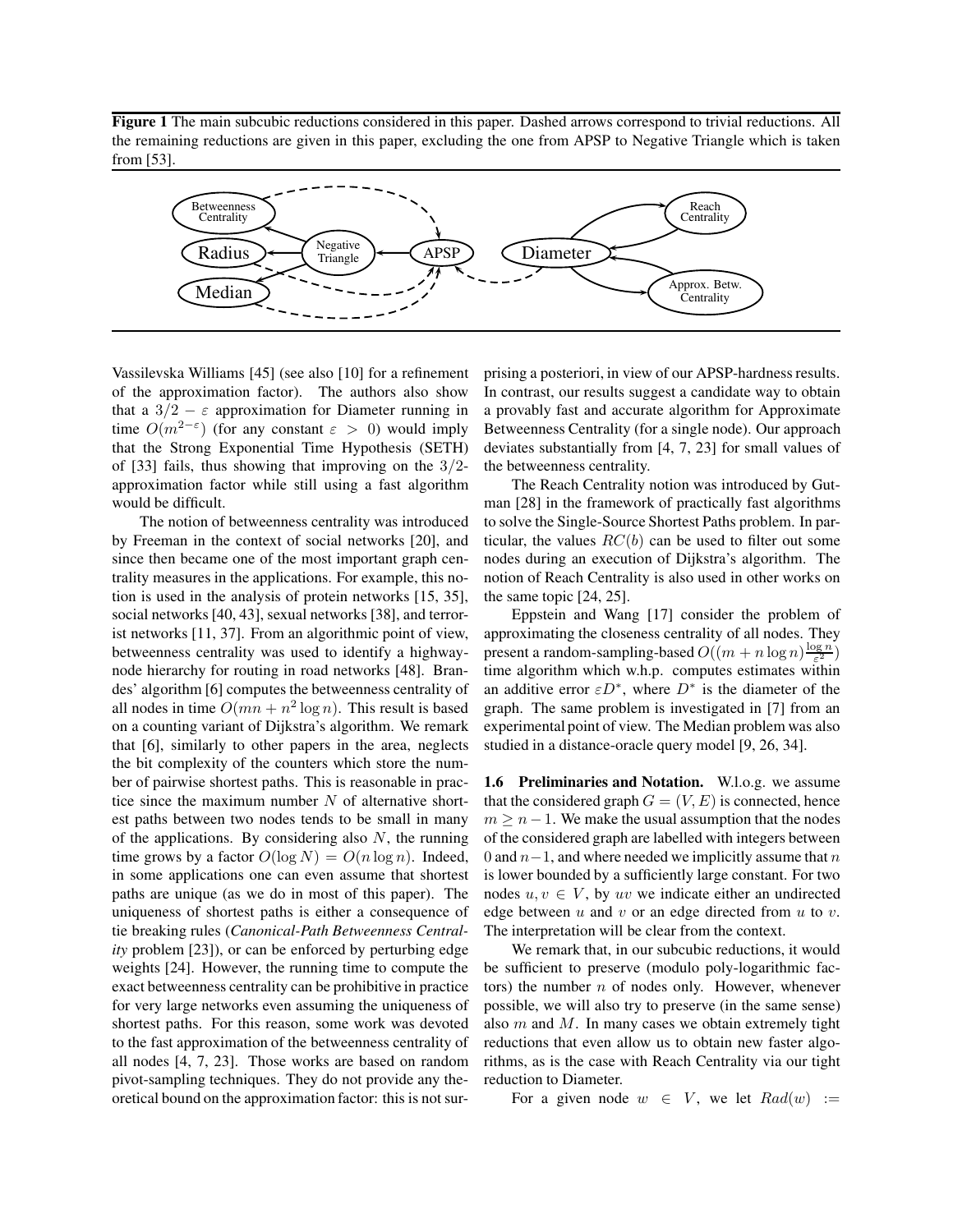$\max_{v \in V} \{d(w, v)\}\;$  (eccentricity of w) and  $Med(w) :=$  $\max_{v \in V} \{d(w, v)\}$  (*eccentricity* of w) and  $Med(w) := \sum_{v \in V} d(w, v)$ . A node w minimizing  $Rad(w)$  and Med(w) is a *center* and a *median* of the graph, respectively.

In some claims we assume that a  $T(n, m)$  time,  $T(n, M)$  time, or  $T(n, m, M)$  time algorithm for some problem is given. In all those claims we implicitly assume that those running times are polynomial functions lower bounded by m. More generally, however, it is sufficient for our proofs that  $O(m + T(O(n), O(m)))$  =  $O(T(n, m))$  and similarly for the other cases.

Throughout this paper, *with high probability* (w.h.p.) means with probability at least  $1 - 1/n^{O(1)}$ .

## 2 Subcubic Equivalence with APSP

In this section we prove the subcubic equivalence between APSP and the following problems: Radius, Median and Betweenness Centrality. As mentioned in the introduction, reducing these problems to APSP is fairly straightforward and here we will focus on the opposite reductions.

We exploit *Negative Triangle* as an intermediate subproblem: determine whether a given undirected graph  $G = (V, E)$ , with integer edge weights  $w : E \rightarrow$  $\{-M,\ldots,M\}$ , contains a triangle whose edges sum to a negative number; such a triangle is called a *negative triangle*. The latter problem was shown to be equivalent to APSP under subcubic reductions in [53].

LEMMA 2.1. *[53] Negative Triangle and APSP (in directed or undirected graphs) are equivalent under subcubic reductions.*

In order to simplify our proofs, we assume that the input instance of Negative Triangle satisfies the following properties:

- 1. Path lengths are even. This can be achieved by multiplying the weights by a factor 2.
- 2. Any two nodes are connected by a path containing at most 2 edges. This can be achieved by adding a dummy node  $r$ , and  $n$  edges of weight  $2M$  between  $r$  and any other node. Observe that no new negative triangle is created this way.
- 3. By appending at most  $n + 1$  leaf nodes to r with edges of cost  $2M$ , we can assume w.l.o.g. that the final number of nodes is  $2^{k+1}$  for some integer k.

These reductions can be performed in linear time, they increase the number of nodes by  $O(n)$ , the number of edges by  $O(n)$ , and the maximum absolute weight by a factor 2. Therefore, any algorithm with (polynomial and at least linear in m) running time  $\tilde{O}(T(n, m, M))$  for the modified instance, can be used to solve the original instance in time  $O(m + T(O(n), m + O(n), 2M))$  =  $O(T(n, m, M)).$ 

Combining the reductions below with Lemma 2.1 proves Theorem 1.1.

2.1 Betweenness Centrality. We start with the reduction to Betweenness Centrality.

LEMMA 2.2. *Given a*  $\tilde{O}(T(n,m))$  *time algorithm for Betweenness Centrality in directed or undirected graphs, there exists a*  $O(T(n, m))$  *time algorithm for Negative Triangle.*

*Proof.* Let  $(G = (V, E), w)$  be the input instance of Negative Triangle (reduced as described above). In particular,  $n = 2^{k+1}$  is the number of nodes of G.

We start with the simpler directed case (see also Figure 2). We construct a weighted directed graph  $(G', w')$ as follows. Graph  $G'$  contains four sets of nodes  $I, J, K$ , and L (*layers*). Each layer contains a copy of each node  $v \in V$ . Let  $v_I$  be the copy of v in I, and define analogously  $v_J$ ,  $v_K$  and  $v_L$ . Let  $Q = \Theta(M)$  be a sufficiently large integer. For each edge  $uv \in E$ , we add to G' the edges  $u_I v_J$ ,  $u_J v_K$ , and  $u_K v_L$ , and assign to those edges weight  $2Q+w(uv)$ . We add to G' a dummy node b, and edges  $v_I b$  and  $bv_L$  for any  $v \in V$ , of weight  $3Q - 1$  and  $3Q$ , respectively. We also add to  $G'$  two sets of nodes  $Z = \{z_0, \ldots, z_k\}$  and  $O = \{o_0, \ldots, o_k\}$ . For any  $v \in V$ , we add the following edges of weight  $3Q - 1$  to  $G'$ . Let  $v^0, v^1, \ldots, v^k$  be a binary representation of v (interpreted as an integer between 0 and  $n - 1 = 2^{k+1} - 1$ . For each  $j = 0, \ldots, k$ , we add edges  $v_I z_j$  and  $o_j v_L$  if  $v^j = 0$ , and edges  $v_I o_i$  and  $z_i v_L$  otherwise. We also add edges  $o_i z_i$ and  $z_i o_j$  of weight  $3Q - 1$  for  $j = 0, \ldots, k$ . Observe that  $k = O(\log n)$ , hence there are  $O(n \log n)$  edges of the latter type.

On  $(G', w')$  we compute  $BC(b)$ , and output YES to the input Negative Triangle instance iff  $BC(b) < n$ . The running time of the algorithm is  $\ddot{O}(m + T(O(n), O(m +$  $n \log n$ )) =  $\tilde{O}(T(n,m))$ . Let us prove its correctness. The only paths passing through b are of the form  $s_I, b, t_L$ and have weight  $6Q-1$ . For  $s \neq t$ , there must exist a node  $w \in Z \cup O$  such that  $s_I, w, t_L$  is a path of cost  $6Q - 2$ . Therefore, the only pairs of nodes that can contribute to  $BC(b)$  are of the form  $(s_I, s_L)$ . The shortest path of type  $s_I, v_J, w_K, s_L$  has weight at most 6Q – 2 if s belongs to a negative triangle, and at least 6Q otherwise. Therefore  $BC_{s_1,s_L}(b)=1$  if s does not belong to any negative triangle, and  $BC_{s_I, s_L} (b) = 0$  otherwise. The correctness follows.

In the undirected case, we use the same weighted graph  $(G', w')$  as before, but removing edge directions (and leaving one copy of parallel edges). The rest of the algorithm is as before, and the running time trivially remains  $\tilde{O}(T(n,m))$ . Proving correctness requires a slightly more complicated case analysis. Consider any pair  $s, t \in V - \{b\}$ . Suppose  $(s, t) \notin (I \times L) \cup (L \times I)$ .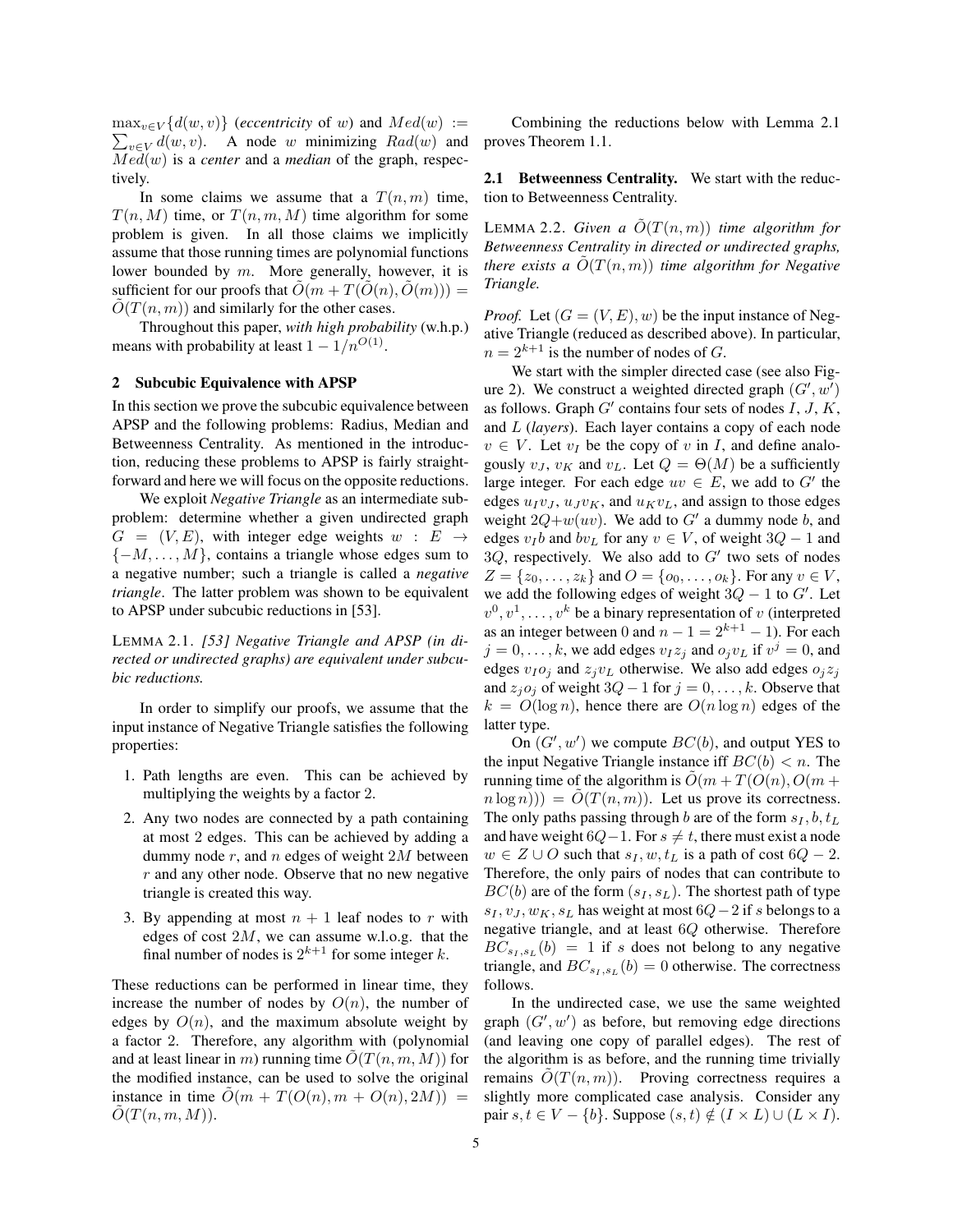Figure 2 (Left) Negative Triangle instance. (Middle-Left) Reduction to Betweenness Centrality (partially drawn). Full and dashed gray edges have weight  $3Q - 1$  and  $3Q$ , respectively. The pair  $0<sub>L</sub>$ ,  $0<sub>L</sub>$  does not contribute to  $BC(b)$ (since 0 belongs to a negative triangle) while the pair  $3<sub>I</sub>, 3<sub>L</sub>$  does it (since 3 does not belong to any negative triangle). (Middle-Right) Reduction to Radius. Only edges in the shortest path tree from  $0<sub>I</sub>$  are illustrated. The full and dashed gray edges have weight  $Q$  and  $3Q - 1$ , respectively. (Right) Reduction to <u>Median</u> (partially drawn). Gray edges have weight  $Q/4$ . The path  $0_A$ ,  $1_B$ ,  $2_C$  is shorter than the path  $0_A$ ,  $2_C$ : this corresponds to a negative triangle.



Then any s-t path passing through b costs at least  $2(3Q 1) + (2Q - M)$ . On the other hand, any  $s \in Z \cup O$  can reach any  $t \in Z \cup O$  within distance  $2(3Q - 1)$ , and any  $t \in I \cup J \cup K \cup L$  within distance  $3Q - 1 + 2(2Q + M)$ . If  $s, t \in I \cup J \cup K \cup L$ , there exists an s-t path of length at most  $3(2Q + M)$ . It remains to consider the case that  $s = s_I \in I$  and  $t = t_L \in L$ . The path  $s_I, b, t_L$  has cost  $6Q - 1$ . If  $s \neq t$ , analogously to the directed case there exists  $w \in Z \cup O$  such that  $s_I, w, t_L$ is a path of weight  $6Q - 2$ . We can conclude that, like in the directed case, the only pairs which can contribute to  $BC(b)$  are of the form  $(s_I, s_L)$ . The shortest path of the form  $s_I, v_J, w_k, s_L$  has weight at most  $6Q - 2$  if s belongs to a negative triangle, and at least 6Q otherwise. Any other path avoiding b contains at least 4 edges, and therefore costs at least  $4(2Q - M)$ . We can conclude that  $BC_{s_I,s_L}(b)=1$  if s is not contained in a negative triangle of  $(G, w)$ , and  $BC_{s_I, s_L}(b) = 0$  otherwise. The correctness follows.

For the sake of simplicity, we did not enforce uniqueness of shortest paths in our reduction but that can be done easily by perturbing the edge weights by small polynomial factors exploiting the Isolation Lemma [39].

2.2 Radius. Our reduction from Negative Triangle to Radius is similar to the one in Lemma 2.2. Consider the same construction when we remove the node  $b$  from the

graph. The key observation is that a node  $s_I$  has distance at most  $6Q-2$  to *every* node  $t_L$  (including  $s_L$ ) if and only if  $s$  is in a negative triangle in  $G$ . Intuitively, this allows us to show that an algorithm distinguishing between radius  $6Q - 2$  and radius  $6Q - 1$  can solve Negative Triangle. To complete the reduction we need to make sure that  $s_I$  is close to every node in the graph (not only nodes in part  $L$ ) and that the center can only lie in part I.

LEMMA 2.3. *Given a*  $O(T(n, m, M))$  *time algorithm for Radius in directed or undirected graphs, there exists a*  $O(T(n, m, M))$  *time algorithm for Negative Triangle.* 

*Proof.* Let  $(G = (V, E), w)$  be the considered instance of Negative Triangle (modified as described before). We start with the directed case (see also Figure 2). Let  $Q = \Theta(M)$  be a sufficiently large integer. We construct a directed weighted graph  $(G', w')$  as follows. Similarly to Lemma 2.2, graph  $G'$  contains four copies  $I, J, K$ , and  $L$  of the node set  $V$  (*layers*). Let  $v_X$  be the copy of  $v \in V$  in layer X. For each edge  $uv \in E$ , we add to  $G'$  edges  $u_I v_J$ ,  $u_J v_K$ , and  $u_K v_L$  of weight  $Q + w(vu)$ . We also add to G' two sets of nodes  $Z = \{z_0, \ldots, z_k\}$ and  $O = \{o_0, \ldots, o_k\}$ . We add edges incident to nodes  $Z \cup O$  in the same way as in Lemma 2.2, using edges of cost Q. In more detail, let  $v^0, v^1, \ldots, v^k$  be the binary representation of node v: we add the edges  $v_I z_i$  and  $o_i v_L$ if  $v^j = 0$ , and the edges  $v_I o_j$  and  $z_i v_L$  otherwise. We also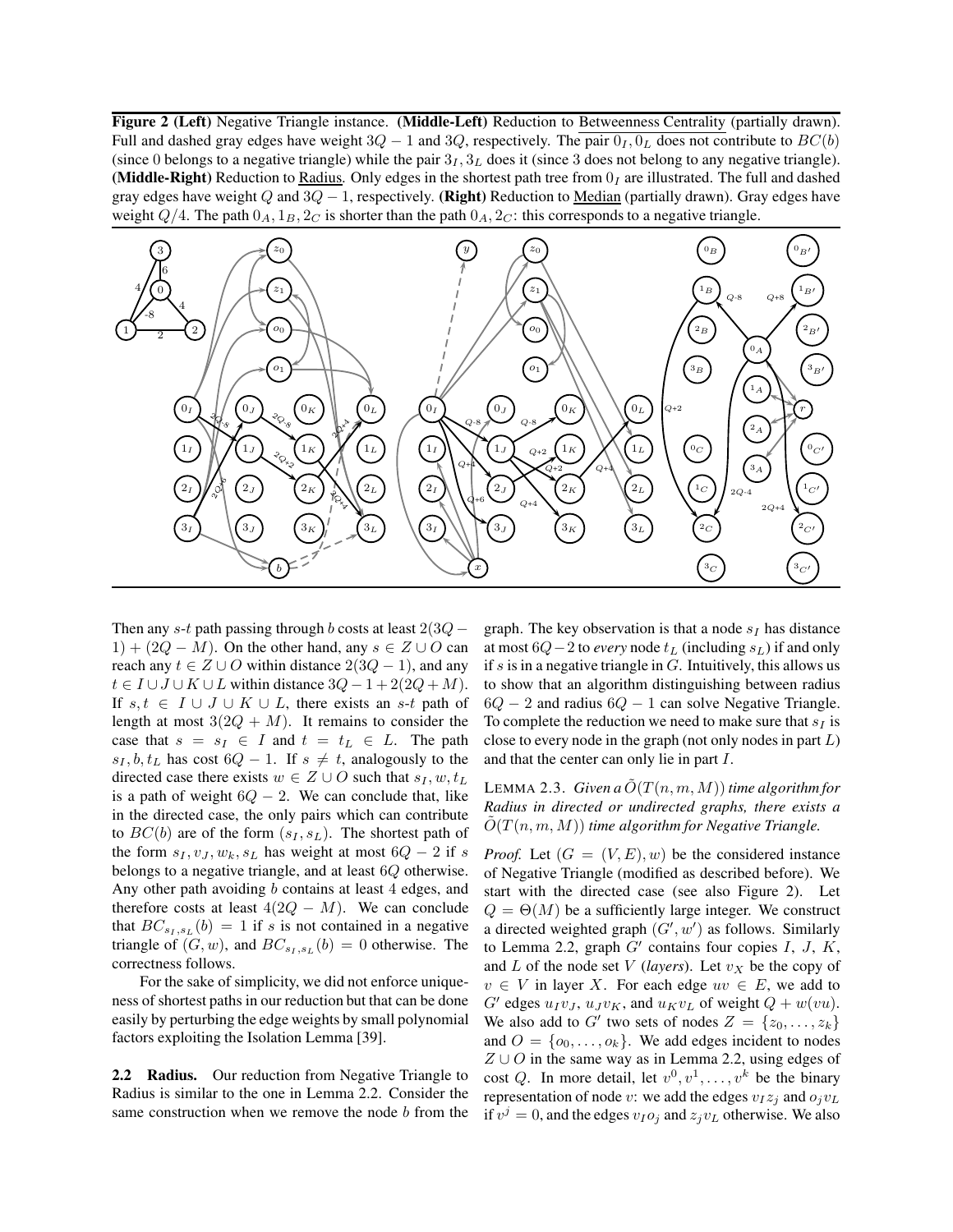add edges  $z_i o_j$  and  $o_i z_j$  of weight Q for all  $j = 0, \ldots, k$ . Finally, we add nodes x and y, and for any  $v \in V$  we add edges  $v_Ix$ ,  $xv_I$ , and  $xv_J$  of weight Q, and edges  $v_Iy$  of weight  $3Q - 1$ .

We compute the radius  $R^*$  of  $(G', w')$ , and output YES to the input instance of Negative Triangle iff  $R^*$  <  $3Q - 1$ . The running time of the algorithm is  $O(m + 1)$  $T(O(n), O(m + n \log n), O(M))) = O(T(n, m, M)).$ Let us prove its correctness. We first observe that the center  $r^*$  of the graph belongs to  $I \cup \{x\}$  since the other nodes cannot reach any node in I. Observe that  $d(x, y) =$  $4Q - 1$ . On the other hand, any node  $s_I$  is at distance at most 2Q to nodes in  $Z \cup O \cup J \cup \{x\} \cup (L - \{s_L\})$ , at most  $2Q + 2M$  to nodes in K (using the copy  $r<sub>J</sub>$  of the root node r), and exactly  $3Q - 1$  to node y. Note also that, if s belongs to a negative triangle, there exists an  $s_I$  $s_L$  path of the form  $s_I, v_J, w_K, s_L$  with length at most  $3Q - 2$ . Otherwise one shortest  $s_I - s_L$  path passes trough nodes in  $Z \cup O$  and has length 3Q. We can conclude that the center of the graph belongs to  $I$ , and that the corresponding radius is upper bounded by  $3Q-1$  iff there exists a negative triangle in  $(G, w)$ .

In the undirected case we use precisely the same construction, but removing edge directions (and leaving only one copy of parallel edges). The algorithm is analogous as well as its running time analysis. Its correctness can also be proved analogously. In more detail, similarly to the directed case, nodes in I can reach any other node within distance at most  $3Q + 3M$ . Since  $d(y, x) = 4Q - 1$ , and  $d(s, y) \geq (3Q-1)+(Q-M)$  for  $s \notin I \cup \{y\}$ , we can conclude that  $r^* \in I$ . Also in this case, for any node  $s_I$ , its maximum distance to any other node is  $d(s<sub>I</sub>, y)=3Q-1$ if s belongs to a negative triangle, and  $d(s_I, s_L) \geq 3Q$ otherwise.

2.3 Median. The reduction to Median is based on a rather different approach.

LEMMA 2.4. *Given a*  $O(T(n, M))$  *time algorithm for Median in undirected or directed graphs, there exists a*  $\tilde{O}(T(n, M))$  *time algorithm for Negative Triangle.* 

*Proof.* Let  $(G = (V, E), w)$  be the given instance of Negative Triangle. First, consider the directed case (see also Figure 2). We create a weighted directed graph  $(G', w')$ . Graph G' contains five copies  $A, B, B', C, C'$ of V. With the usual notation,  $v_A$  is the copy of v in A and similarly for the other sets. Let  $Q = \Theta(M)$  be a large enough integer. For any pair of nodes  $u, v$ , we add the edges  $u_Av_B$  of weight  $Q + w(uv)$ ,  $u_Av_{B'}$  of weight  $Q-w(uv)$ ,  $u_Av_C$  of weight  $2Q-w(uv)$ ,  $u_Av_{C'}$  of weight  $2Q + w(uv)$ , and  $u_Bv_C$  of weight  $Q + w(uv)$ . In this construction, when  $uv \notin E$  (including the special case  $u = v$ , we simply assume  $w(uv)=2M$ . Furthermore, we add a dummy node r, and edges  $rv_A$  and  $v_Ar$  of weight  $Q/4$  for any  $v \in V$ .

In this graph we compute the median value  $M^*$ , and output YES to the input instance of Negative Triangle iff  $M^* < Q/4 + (n-1)Q/2 + 6nQ$ . The running time of the algorithm is  $\tilde{O}(m + T(O(n), O(M))) = \tilde{O}(T(n, M)).$ Let us show its correctness. Next  $d(\cdot)$  denotes distances in G'. Observe that the median node has to be in  $A \cup \{r\}$ since the remaining nodes cannot reach  $r$ . Note that

$$
Med(r) \ge n\frac{Q}{4} + (\frac{Q}{4} + 2Q - 2M)2n
$$

$$
+ (\frac{Q}{4} + Q - M)2n
$$

$$
> \frac{Q}{4} + (n - 1)\frac{Q}{2} + 6nQ.
$$

On the other hand, for any node  $v_A$ ,

$$
Med(v_A) = d(v_A, r) + \sum_{u \in V} d(v_A, u_A)
$$
  
+ 
$$
\sum_{u \in V} (d(v_A, u_B) + d(v_A, u_{B'}))
$$
  
+ 
$$
\sum_{u \in V} (d(v_A, u_C) + d(v_A, u_{C'}))
$$
  
= 
$$
\frac{Q}{4} + (n - 1)\frac{Q}{2}
$$
  
+ 
$$
\sum_{u \in V} (Q + w(vu) + Q - w(vu))
$$
  
+ 
$$
\sum_{u \in V} (d(v_A, u_C) + 2Q + w(vu)))
$$
  
= 
$$
\frac{Q}{4} + (n - 1)\frac{Q}{2} + 2nQ
$$
  
+ 
$$
\sum_{u \in V} (d(v_A, u_C) + 2Q + w(vu)))
$$
  

$$
\leq \frac{Q}{4} + (n - 1)\frac{Q}{2} + 6nQ.
$$

Therefore the median is in  $A$ . In the last inequality we upper bounded  $d(v_A, u_C)$  with  $w'(v_A u_C) = 2Q - w(vu)$ . Observe that a strict inequality holds if there exists a third node  $z_B$  such that  $w'(v_A z_B) + w'(z_B u_C) < w'(v_A u_C)$ . Note that this can happen only if  $vu \in E$ , since otherwise  $w'(v_A u_C) = 2Q - 2M \leq w'(v_A z_B) + w'(z_B u_C)$ . Note also that, if either  $vz \notin E$  or  $zu \notin E$ ,  $w'(v_A z_B)$  +  $w'(z_B u_C) \ge 2Q + M \ge w'(v_A u_C)$ . Therefore we can conclude that the strict inequality holds iff there exists a triangle  $\{v, z, u\}$  in G such that  $Q+w(vz)+Q+w(zu)$  <  $2Q - w(vu)$ , i.e. a negative triangle. The claim follows.

Consider next the undirected case. We construct the same weighted graph  $(G', w')$  as in the directed case, but removing edge directions. The rest of the algorithm is as in the directed case, and the running time remains  $O(T(n, M))$ . In order to prove correctness, we need a slightly more complicated case analysis. Like in the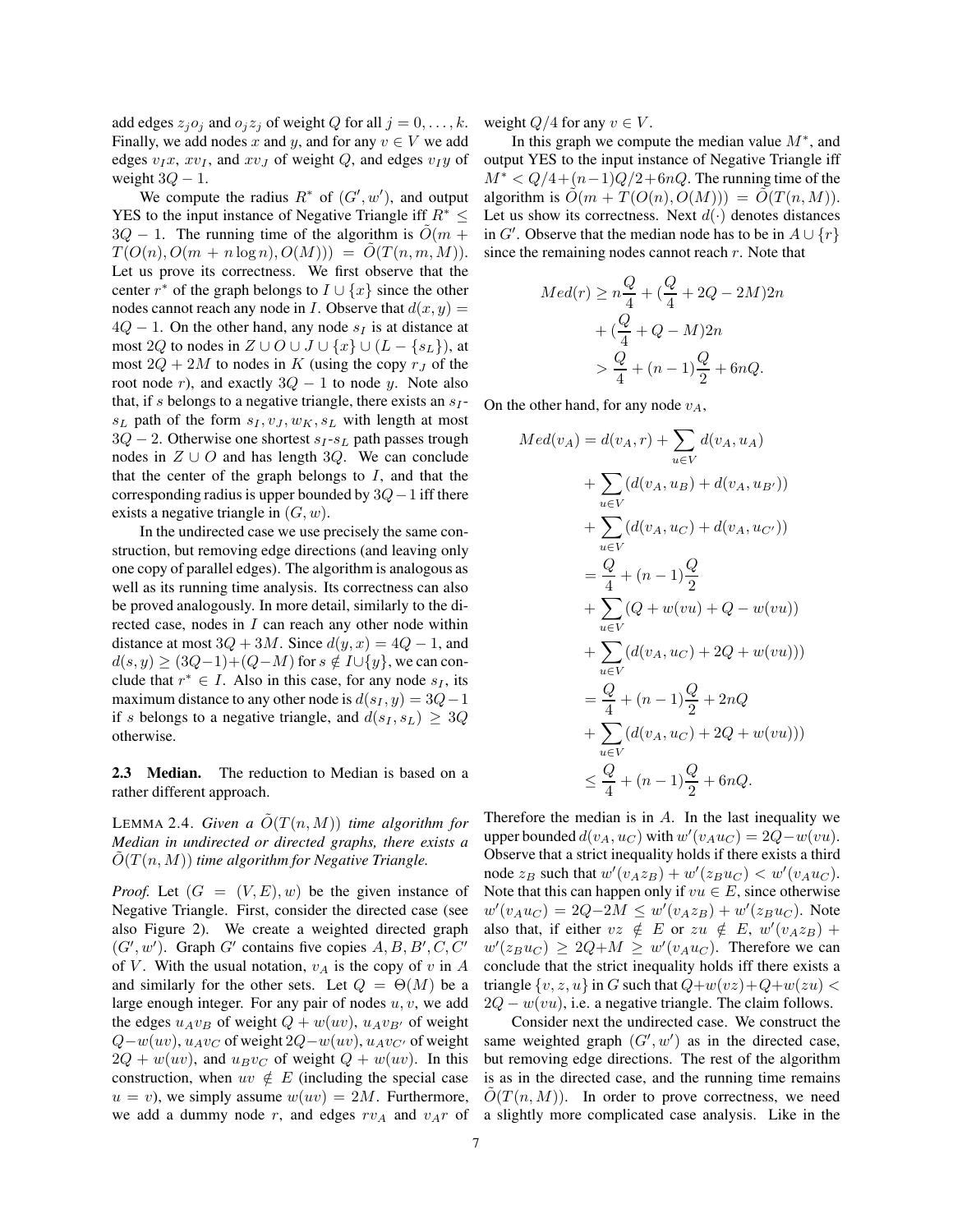directed case,  $Med(v_A) \leq Q/4 + (n-1)Q/2 + 6nQ$ , where a strict inequality holds iff  $v$  belongs to a negative triangle. For any  $u_B \in B$ ,  $Med(u_B) \geq (Q - M +$  $Q/4$ ) + 2n( $Q - M$ ) + n(2 $Q - 2M$ ) + n(3 $Q - 2M$ ) =  $(7n + 5/4)Q - (6n + 1)M$ . Similarly  $Med(u_{B'}) \geq$  $(9n+5/4)Q-(7n+1)M, Med(u<sub>C</sub>) \geq (10n+9/4)Q (9n+2)M$  and  $Med(u_{C'}) \ge (12n+9/4)Q-(8n+1)M$ . Furthermore,  $Med(r) \geq nQ/4 + 2n(5Q/4 - M) +$  $n(9/4Q - 2M) + n(9/4Q - M) = (29n/4)Q - 5nM.$ We can conclude that the median is in  $A$ . The correctness follows.

Finally, we also prove a similar reduction for the following *All-Nodes Median Parity* problem: compute  $Med(v) \pmod{2}$  for all nodes v.

LEMMA 2.5. *Given a*  $\tilde{O}(T(n, M))$  *time algorithm for the All-Nodes Median Parity problem in a directed or undirected graph, there exists a*  $O(T(n, M))$  *time algorithm for Negative Triangle.*

*Proof.* Let  $(G = (V, E), w)$  be the considered instance of Negative Triangle. Let us start with the directed case. Let  $Q = \Theta(M)$  be a sufficiently large even integer. We construct the usual four layer weighted directed graph  $(G', w')$  with layers I, J, K, and L, and edges  $v_I u_J$ ,  $v_J u_K$ , and  $v_K u_L$  of weight  $2Q + w(vu)$  for any  $uv \in E$ . We also introduce a fifth copy  $B$  of  $V$ , and for any  $v_B \in B$  we add edges  $v_I v_B$  and  $v_B v_L$  of weight 3Q and  $3Q - 1$ , respectively. We also add edges  $v_I u_B$  of weight  $3Q+3M+2$  for any  $u \neq v$ . Finally, we add a node r, and edges  $v_I r$  and  $rv_I$  of weight Q for all  $v \in V$ . Observe that the edges of type  $v_Bv_L$  are the only edges of odd weight (by the preprocessing of the Negative Triangle instance).

In this graph we compute  $Med(v)$  (mod 2) for all  $v \in V(G')$  and we output YES to the input Negative Triangle instance iff  $Med(v_I) \pmod{2} = 0$  for some  $v_I \in I$  (i.e., some  $Med(v_I)$  is even). The running time is  $O(T(O(n), O(M))) = O(T(n, M))$ . Let us prove correctness. Consider any  $v_I \in I$ . Any node is reachable from  $v_I$ , hence  $Med(v_I)$  is finite. Any path of type  $v_I, u', u_L, u \neq v$ , cannot be a shortest path since it has length  $6Q + 3M + 2 - 1$  while there exists a  $v_I$ - $u_L$  path of length at most  $6Q + 3M$  avoiding B. Therefore the unique candidate shortest path of odd weight is  $v_I, v', v_L$ of length  $6Q - 1$ . However, by the usual argument, this is not a shortest path if  $v$  is contained in some negative triangle. The claim follows.

In the undirected case we can use the same graph  $(G', w')$ , but removing edge directions (and leaving one copy of parallel edges). The rest of the algorithm is the same and its analysis is analogous to the directed case.

COROLLARY 2.1. *Given a truly subcubic algorithm for All-Nodes Median Parity, there exists a truly subcubic algorithm for APSP.*

#### 3 Subcubic Equivalence with Diameter

In this section we show that Diameter is equivalent to Reach Centrality under subcubic reductions. We start with the simple reductions from Diameter.

LEMMA 3.1. *Given a*  $\tilde{O}(T(n,m))$  *time algorithm for Reach Centrality in directed (resp., undirected) graphs, there is a*  $O(T(n, m))$  *time algorithm for Diameter in directed (resp., undirected) graphs.*

*Proof.* Let  $(G = (V, E), w)$  be the input instance of Diameter. Consider first the directed case. Let D be an integer in  $[1,(n-1)M]$ . Construct an auxiliary weighted graph  $(G', w')$  consisting of a copy of  $(G, w)$  plus a dummy node  $b$  and dummy edges  $vb$  and  $bv$  of weight  $D/2$  for any  $v \in V^5$ . Observe that any pair of nodes  $s, t \in V$  is connected by a path of length D using b. By performing a binary search on  $D$  and solving each time the resulting instance of Reach Centrality on b, we determine the largest value  $D'$  of  $D$  such that the answer is  $RC(b) \geq D/2$ . The output value of the diameter is D'.

The running time of the algorithm is  $\tilde{O}((m + T(n +$  $(1, 2n + m)) \log(nM) = \tilde{O}(T(n,m)).$  Let  $(s^*, t^*)$  be a witness pair for the diameter  $D^*$ . In any execution where  $D^* \geq D$ , there exists a shortest  $s^*$ - $t^*$  path using node b and hence the answer is  $RC(b) > D/2$ . In any other execution (where  $D^* < D$ ), any shortest s-t path avoiding b has length at most  $D^* \leq D - 1$  while passing through b would cost at least D (thus the answer is  $RC(b)=0$ ). The correctness of the algorithm follows.

For the undirected case, we use the same auxiliary weighted graph, but without edge directions (and leaving one copy of parallel edges). The algorithm and its analysis are analogous to the directed case.

Now, we present the more tricky reduction to Diameter. The following very efficient reduction completes the equivalence between Diameter and Reach Centrality and, using the  $\tilde{O}(Mn^{\omega})$  [13] algorithm for Diameter in directed graphs, gives the new  $\tilde{O}(Mn^{\omega})$  algorithm for Reach Centrality in Theorem 1.3.

LEMMA 3.2. *Given a*  $\tilde{O}(T(n, m, M))$  *time algorithm for Diameter in directed graphs, there is a*  $O(T(n, m, M))$ *time algorithm for Reach Centrality in directed graphs.*

*Proof.* Let  $(G = (V, E), w, b)$  be the input instance of Reach Centrality. We show how to determine whether  $RC(b) \geq K$  for a given integer parameter  $0 \leq K \leq$  $(n-1)M/2$  in  $\tilde{O}(T(n,m,M))$  time<sup>6</sup>. The value of

 $\frac{5 \text{In order}}{2}$  to avoid fractional edge weights, it is sufficient to multiply edge weights by a factor 2.

<sup>6</sup>Observe that the reach of a node is upper bounded by one half of the diameter.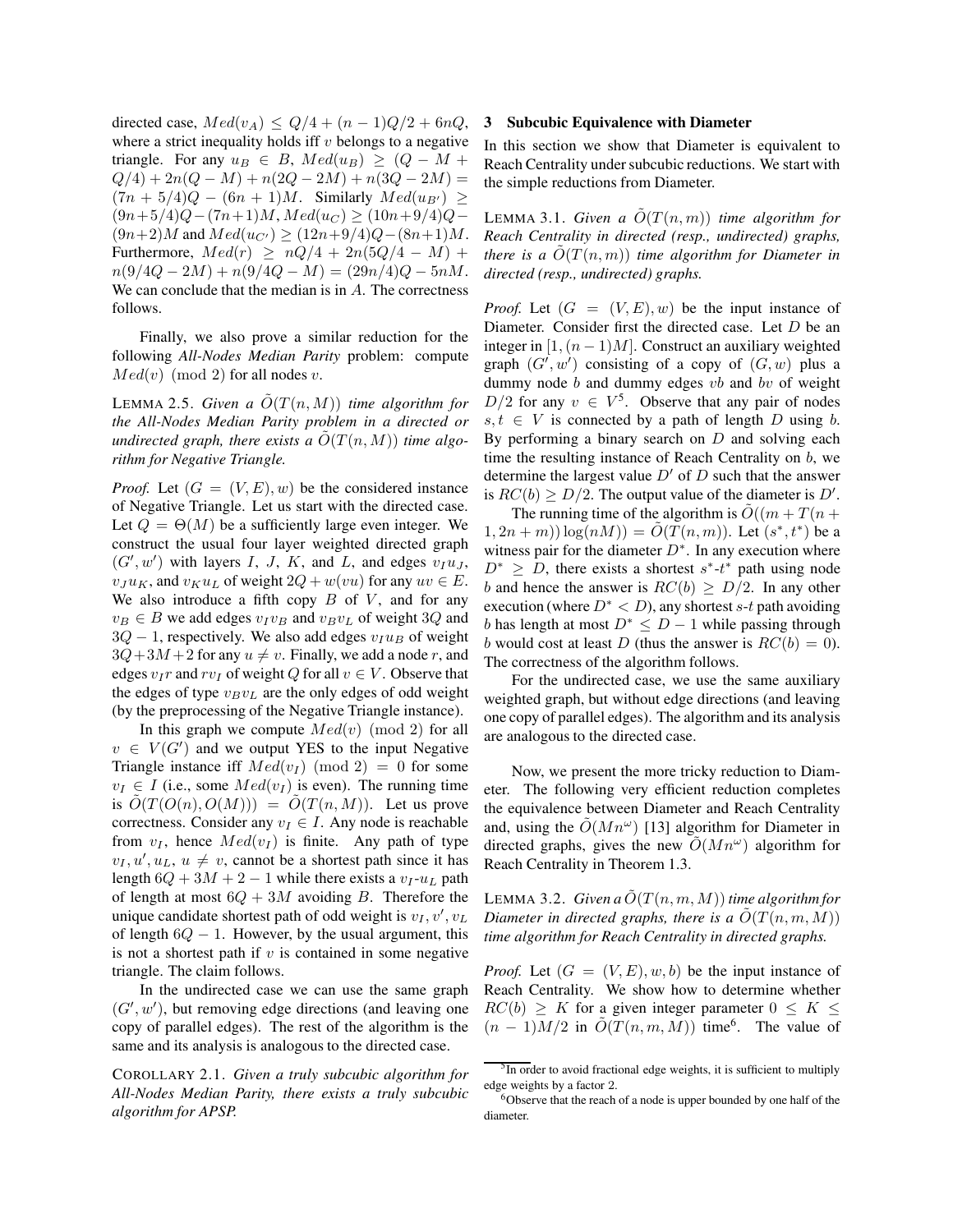$RC(b)$  can then be determined via binary search with an extra factor  $O(log(nM)) = O(1)$  in the running time.

Observe that, if the answer is YES, there must be two nodes  $s, t \in V - \{b\}$  such that some shortest st path passes through b,  $K + M > d(s, b) \geq K$ , and  $K + M > d(b, t) \geq K$ . We construct an instance  $(G', w')$  of Diameter as follows. We add to  $G'$  a copy of G. Furthermore, we add a set of nodes A that contains a node  $v_A$  for each node  $v \in V$  such that  $K + M >$  $d(v, b) \geq K$ . Symmetrically, we add a set of nodes B that contains a node  $v_B$  for each node  $v \in V$  such that  $K + M > d(b, v) \geq K$ . We also add edges  $v_A v$  and  $vv_B$  of weight  $K + M - d(v, b)$  and  $K + M - d(b, v)$ , respectively. Note that the weight of the latter edges is in  $[1, M]$  by construction. Finally, we add a directed path  $P = v_0, \ldots, v_q, q = [(2K + 2M - 2)/M]$ , whose edge weights are chosen arbitrarily in  $[1, M]$  so that the length of P is exactly  $2K + 2M - 2$ . For every  $v \in V$ , we add edges  $vv_0$  and  $v_qv$  of weight zero. We also add edges  $av_0$  of weight 1 and  $v_a a$  of weight 0 for any  $a \in A$ . Symmetrically, we add edges  $v_qb$  of weight 1 and  $bv_0$  of weight 0 for any  $b \in B$ .

We compute the diameter  $D^*$  of  $(G', w')$  and output that  $RC(b) \geq K$  iff  $D^* \geq 2K + 2M$ . The running time of the algorithm is  $\ddot{O}(m + T(O(n), O(m+n), M)) =$  $O(T(n, m, M))$ . Consider its correctness. The distance between any two nodes in  $G \cup P$  is at most  $2K + 2M - 2$ . The distance between any node in  $G \cup P$  and any other node is at most  $2K + 2M - 1$ . The distance between any node in B and any other node is at most  $2K+2M-1$ . The distance between any node in A and any node in  $G \cup P \cup A$ is at most  $2K + 2M - 1$ .

Consider next any pair  $s_A \in A$  and  $t_B \in B$ . An  $s_A$  $t_B$  path using P would cost at least  $2K + 2M$ . A shortest s<sub>A</sub>-t<sub>B</sub> path avoiding P costs  $2K+2M-d(s, b)-d(b, t)+$  $d(s, t) \leq 2K + 2M$ , where the equality holds iff b is along some shortest s-t path. Therefore  $D^* \leq 2K + 2M$  and the equality holds iff there exists a pair  $(s_A, t_B) \in A \times B$ such that  $d(s, t) = d(s, b) + d(b, t)$ , i.e. iff  $RC(b) \geq K$ . The correctness follows.

Our subcubic reduction in the undirected case is slightly less efficient in terms of the edge weights and will follow from Lemmas 4.2 and 4.3 of the next section.

## 4 Fast Approximation of Reach and Betweenness **Centrality**

In this section we present our results about the approximability of Reach and Betweenness Centrality. A key idea in our approach is to consider the following *Positive Betweenness Centrality* problem, which might be of independent interest: determine whether  $BC(b) > 0$  for a given node  $b$  (i.e., whether some shortest path uses  $b$ as an intermediate node). In this case it is convenient to consider the standard definition of  $BC(b)$ , where multiple shortest paths are allowed. Our results can be easily extended to the case of unique shortest paths by perturbing weights by small polynomial factors.

Trivially, any  $\alpha$ -approximation algorithm for Betweenness Centrality, for any finite  $\alpha$ , also solves Positive Betweenness Centrality since the answer is 0 iff  $BC(b)=0$ . A similar reduction also works for Reach Centrality. In more detail, by definition  $RC(b) \geq$  $\min\{d(b, b), d(b, b)\}$  = 0 and  $RC(b) > 0$  implies  $BC(b) > 0$ . However, it might still be that  $RC(b) = 0$ and  $BC(b) > 0$ . We can solve this issue by initially perturbing edge weights by small polynomial factors, so as to obtain an *equivalent* instance of Positive Betweenness Centrality where all weights are strictly positive. In the reduced instance  $RC(b) > 0$  iff  $BC(b) > 0$ .

4.1 Some Results on Positive Betweenness Centrality. A simple observation is that on unweighted graphs, Positive Betweenness Centrality is asking whether there is an in-neighbor  $x$  of  $b$  and an out-neighbor  $y$  of  $b$  such that  $xy \notin E$ , and therefore can be solved in  $O(m)$  time. We next show that, on weighted graphs, Positive Betweenness Centrality and Diameter are equivalent under subcubic reductions.

THEOREM 4.1. *Diameter and Positive Betweenness Centrality are equivalent under subcubic reductions.*

Theorem 4.1 follows from the following two lemmas.

LEMMA 4.1. *Given a*  $\tilde{O}(T(n,m))$  *time algorithm for Positive Betweenness Centrality in directed (resp., undirected)* graphs, there is a  $O(T(n, m))$  time algorithm for *Diameter in directed (resp., undirected) graphs.*

*Proof.* Let  $(G = (V, E), w)$  be the input instance of Diameter. Consider first the directed case (see also Figure 3). Let D be an integer in  $[1,(n-1)M]$ . Construct an auxiliary weighted graph  $(G', w')$  consisting of a copy of  $(G, w)$  plus a dummy node b and dummy edges vb and bv of weight  $D/2$  for any  $v \in V^7$ . Observe that any pair of nodes  $s, t \in V$  is connected by a path of length D using b. By performing a binary search on  $D$  and solving each time the resulting instance of Positive Betweenness Centrality on b, we determine the largest value  $D'$  of D such that the answer is YES (i.e.,  $BC(b) > 0$ ). The output value of the diameter is  $D'$ .

The running time of the algorithm is  $\tilde{O}((m + T(n +$  $(1, 2n + m)) \log(nM) = O(T(n, m))$ . Let  $(s^*, t^*)$  be a witness pair for the diameter  $D^*$ . In any execution where  $D^* \geq D$ , there exists a shortest  $s^*$ - $t^*$  path using node b and hence the answer is YES. In any other execution

 $\frac{7}{10}$  order to avoid fractional edge weights, it is sufficient to multiply edge weights by a factor 2.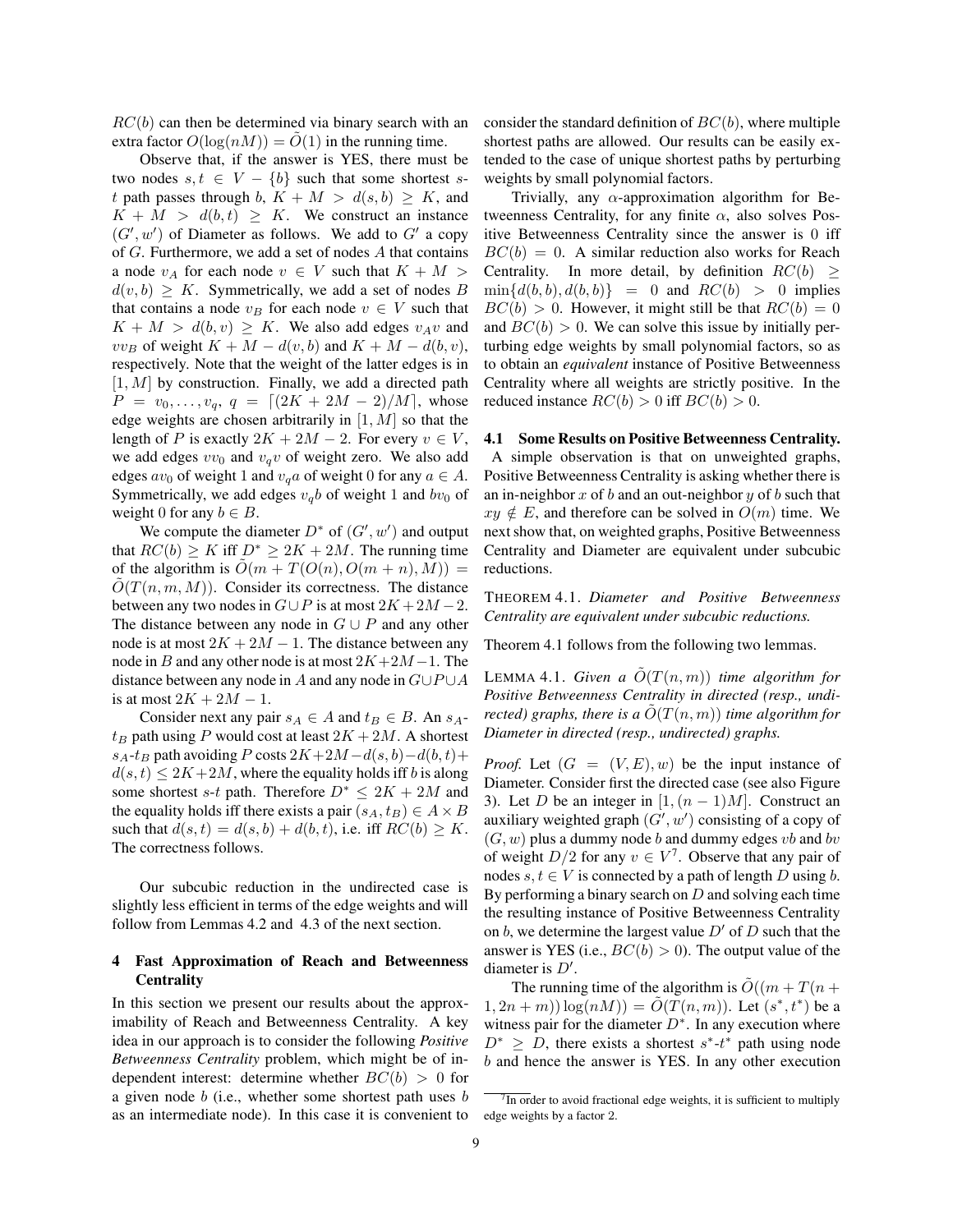Figure 3 (Left) Reduction from Diameter to Positive Betweenness Centrality in directed graphs. Gray edges have weight D/2, where D is a *guess* of the diameter. (Middle) Reduction from Positive Betweenness Centrality to Diameter in directed graphs. Here D is a proper upper bound on the diameter. (**Right**) Reduction from the Negative Triangle instance of Figure 2 to All-Nodes Positive Betweenness Centrality in directed graphs (partially drawn). Gray edges have weight 3Q. One has  $BC(3<sub>B</sub>) > 0$  and  $BC(0<sub>B</sub>) = 0$  since node 3 does not belong to a negative triangle while node 0 does it.



(where  $D^*$  < D), any shortest s-t path avoiding b has length at most  $D^* \leq D-1$  while passing through b would cost at least  $D$  (thus the answer is NO). The correctness of the algorithm follows.

For the undirected case, we use the same auxiliary weighted graph, but without edge directions (and leaving one copy of parallel edges). The algorithm and its analysis are analogous to the directed case.

LEMMA 4.2. *Given a*  $\tilde{O}(T(n,m,M))$  *time algorithm for Diameter in directed (resp., undirected) graphs, there is a*  $O(T(n, m, M))$  *time algorithm for Positive Betweenness Centrality in directed (resp., undirected) graphs.*

*Proof.* Let  $(G, w, b)$  be the input instance of Positive Betweenness Centrality. Observe that the answer is YES iff there exists a shortest path of the form  $s, b, t$ .

Let us consider the directed case first (see also Figure 3). By adding a dummy node  $r$  and dummy edges  $vr$ and rv of weight M for any  $v \in V - \{b\}$ , we can assume that the diameter of G is at most  $D = 3M$ (w.l.o.g., b has at least one in-neighbor and one outneighbor). Note that we did not introduce new paths of the form  $s, b, t$ . Furthermore, the new graph has  $n + 1$ nodes,  $m + 2n$  edges, and maximum weight M. Hence a  $O(T(n, m, M))$  time algorithm for the modified instance implies the same running time for the original one.

We construct an instance  $(G', w')$  of Diameter as follows. Initially  $G' = G$ . We add two copies A and B of V. Let  $v_A$  be the copy of  $v \in V$  and define  $v_B$ analogously for B. For every  $v \in V$ , we add edges  $v_Av$ and  $vv_B$  of weight  $\ddot{D} + 1 - w(vb)$  and  $\ddot{D} + 1 - w(bv)$ , respectively. If edges vb or by are missing (including the case  $v = b$ , we set the weight of the corresponding edges  $v_A v$  and  $v v_B$ , respectively, to 0. Observe that edge weights are  $O(M)$ .

In this graph we compute the diameter  $D^*$  and output YES to the input Positive Betweenness Centrality instance iff  $D^* \geq 2D + 2$ . The running time of the algorithm is  $\tilde{O}(m + T(O(n), O(m), O(M))) = \tilde{O}(T(n, m, M)).$ Consider a witness pair  $s^*$ ,  $t^*$  for the value of the diameter. Since edges of type  $v_Av$  and  $vv_B$  have positive weight, we can assume w.l.o.g. that  $s^* = s_A \in A$  and  $t^* =$  $t_B \in B$ . If both edges sb and bt are missing, one has  $D^* = d_G(s,t) \leq D$ . If exactly one of the mentioned edges is missing, say bt, one has  $D^* = \tilde{D} + 1 - w(sb) +$  $d_G(s, t) \leq 2D + 1$ . Finally, if both edges are present, one has  $D^* = 2(\tilde{D}+1)-w(sh)-w(bt)+d_G(s,t) \leq 2\tilde{D}+2,$ where equality holds iff  $s, b, t$  is a shortest path. In particular, if there exists a shortest path of the mentioned type,  $D^* = 2\tilde{D} + 2$  and otherwise  $D^* \leq 2\tilde{D} + 1$ . The correctness follows.

By simply removing edge directions in the above construction, one obtains the claim in the undirected case.

We can exploit the above equivalence to derive (indirectly) the equivalence between Diameter and Reach Centrality in both directed and undirected graphs (recall that we showed this equivalence only in directed graphs).

LEMMA 4.3. *Given a*  $\tilde{O}(T(n,m))$  *time algorithm for Positive Betweenness Centrality in directed (resp., undirected)* graphs, there is a  $O(T(n, m))$  time algorithm for *Reach Centrality in directed (resp., undirected) graphs.*

*Proof.* Let  $(G, w, b)$  be the input instance of Reach Centrality. We show how to determine whether  $RC(b) \geq K$ for a given parameter K in  $\tilde{O}(T(n,m))$  time. The value of  $RC(b)$  can then be determined via binary search with an extra factor  $O(\log(nM)) = O(1)$  in the running time.

Let us consider the directed case first. We compute the shortest path distances from and to  $b$  in  $G$ . Next we construct an auxiliary weighted graph  $(G', w')$  as follows. We let G' initially contain a copy of  $G - \{b\} = G[V {b}$ ], plus an isolated node *b*. Next, for any  $v \in V - \{b\}$ , we add an edge vb of weight  $d(v, b)$  iff  $d(v, b) \geq K$ .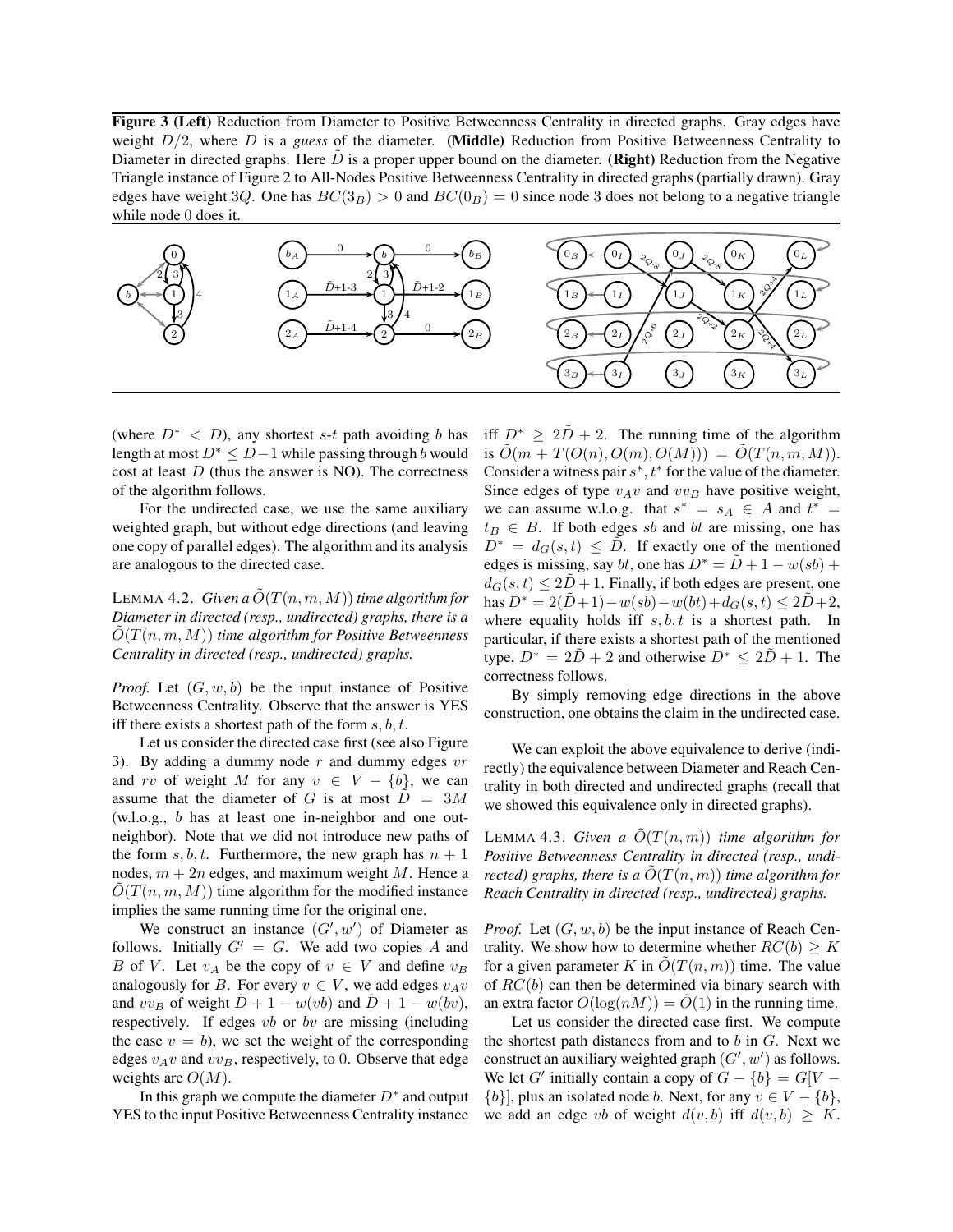Symmetrically, we add an edge by of weight  $d(b, v)$  iff  $d(b, v) \geq K$ .

We solve the Positive Betweenness Centrality instance  $(G', w', b)$  and output that  $RC(b) \geq K$  iff the answer is YES. The running time of the algorithm is  $O(m + T(n, m + 2n)) = O(T(n, m))$ . Let us prove its correctness. Suppose that  $RC(b) > K$  and let  $(s, t)$  be a witness pair of that. Then  $s, b, t$  is a shortest  $s-t$  path in  $G'$  and therefore the answer to the Positive Betweenness Centrality instance is YES. Vice versa, suppose that the answer to the Positive Betweenness Centrality instance is YES, i.e. there exists a shortest  $s-t$  path passing through b. This implies that there exists a shortest path of the form  $s', b, t'$ . Observe that the shortest paths not involving node b are the same in  $G$  and  $G'$ . Therefore there exists a shortest  $s'$ -t' path in  $G'$  passing through b. Since by construction  $d_G(s', b), d_G(b, t') \geq K$ , the pair  $(s', t')$  witnesses that  $RC(b) > K$ .

The claim in the undirected case follows from the same reduction, but removing edge directions (and leaving only one copy of parallel edges).

Another interesting observation about Positive Betweenness Centrality is that although solving it for a single node b is equivalent to Diameter under subcubic reductions, the *all-nodes* version of the problem (where one wants to determine whether  $BC(b) > 0$  for all nodes b) is actually at least as hard as APSP.

LEMMA 4.4. *Given a*  $\tilde{O}(T(n,m,M))$  *time algorithm for All-Nodes Positive Betweenness Centrality in directed* (or undirected) graphs, there is a  $\tilde{O}(T(n,m,M))$  time *algorithm for Negative Triangle.*

*Proof.* Let  $(G, w)$  be the input instance of Negative Triangle. Consider first the directed case (see also Figure 3). We create a directed weighted graph  $(G', w')$  as follows. Graph  $G'$  contains five copies  $I, J, K, L$  and  $B$  of the node set V. With the usual notation  $v<sub>X</sub>$  is the copy of node  $v \in V$  in set X. Let  $Q = \Theta(M)$  be a sufficiently large integer. For every edge  $uv \in E$  we add the edges  $u_I v_J, u_J v_K, u_K v_L$  to  $G'$  and set their weight to  $2Q+w(uv)$ . We also add edges  $u_Iu_B$  and  $u_Bu_L$  for every node  $u$  in  $G$  and set the weight of these edges to 3Q.

The algorithm solves the All-Nodes Positive Betweenness Centrality problem on  $(G', w')$  in time  $O(T(n, m, M))$ , and outputs YES to the input Negative Triangle instance iff  $BC(u_B) > 0$  for some  $u_B \in B$ . To show correctness, observe that the only path through  $u_B$ is from  $u_I$  to  $u_L$  and it has weight 6Q, while every path of type  $u_1, v_1, w_K, u_L$  corresponds to a triangle  $\{u, v, w\}$ in  $G$  and the weight of the path equals the weight of the triangle plus 6Q. The claim follows.

The same construction, without edge directions, proves the claim for undirected graphs.

COROLLARY 4.1. *Given a truly subcubic approximation algorithm for All-Nodes Reach/Betweennees Centrality, there exists a truly subcubic algorithm for APSP.*

4.2 A PTAS for Betweenness Centrality. In this section we prove the subcubic equivalence between Approximate Betweenness Centrality (for any constant approximation factor  $\alpha > 1$ ) and Diameter.

THEOREM 4.2. *Diameter and Approximate Betweenness Centrality are equivalent under subcubic Monte-Carlo reductions.*

Similarly to the case of Reach Centrality, it is not hard to see that a truly subcubic  $\alpha$ -approximation algorithm for Betweenness Centrality provides a truly subcubic algorithm for Positive Betweenness Centrality (hence for Diameter via Theorem 4.1).

We next show that a truly subcubic algorithm for Diameter implies a truly subcubic PTAS for Betweenness Centrality, i.e. an algorithm that computes a  $(1 + \varepsilon)$ approximation of the betweenness centrality of a given node for any given constant  $\varepsilon > 0$ . Our PTAS is Monte-Carlo: it provides the desired approximation w.h.p.

Let  $(G, w, b)$  be the considered instance of Betweenness Centrality, and define  $B^* = BC(b)$ . Observe that, under the assumption that shortest paths are unique,  $BC_{s,t}(b) \in \{0,1\}$  and therefore  $B^* \in \{0,\ldots,(n-1)\}$ 1)(*n*−2)}. Given *s*,  $t \in V - \{b\}$  such that  $BC_{s,t}(b) = 1$ , we call (s, t) a *witness pair*, s a *witness source*, and t a *witness target* (of BC(b)).

Let also  $B_{med} \in [0,(n-1)(n-2)]$  be a integer parameter to be fixed later. Our PTAS is based on two different algorithms: one for  $B^* \leq B_{med}$  and the other for  $B^* > B_{med}$ .

4.2.1 An exact algorithm for small  $B^*$ . Let us start with the algorithm for small  $B^*$ . Recall that a witness pair  $(s, t)$  satisfies  $BC_{s,t}(b)=1$ . A crucial observation is that the number of witness pairs is equal to  $B^*$  in case of unique shortest paths.

It is convenient to define a generalization of Betweenness Centrality, where we consider only some pairs  $\sum_{(s,t)\in S\times T} BC_{s,t}(b)$ . The  $(S,T)$ *-Betweenness Central-* $(s, t)$ . For  $S, T \subseteq V - \{b\}$ , we define  $BC_{S,T}(b) :=$ *ity* problem is to compute  $BC_{S,T}(b)$ . The *Positive*  $(S,T)$ -*Betweenness Centrality* problem is to determine whether  $BC_{S,T}(b) > 0$ . We use the shortcuts  $BC_{S,T}(b) =$  $BC_{\{s\},T}(b)$  and  $BC_{S,t}(b) = BC_{S,\{t\}}(b)$ . Our first ingredient is a reduction of that problem to Diameter.

LEMMA 4.5. *Given a*  $\tilde{O}(T(n,m))$  *time algorithm for Diameter in directed (resp., undirected) graphs, there exists a*  $\tilde{O}(T(n,m))$  *time algorithm for Positive*  $(S, T)$ *-Betweenness Centrality in directed (resp., undirected) graphs.*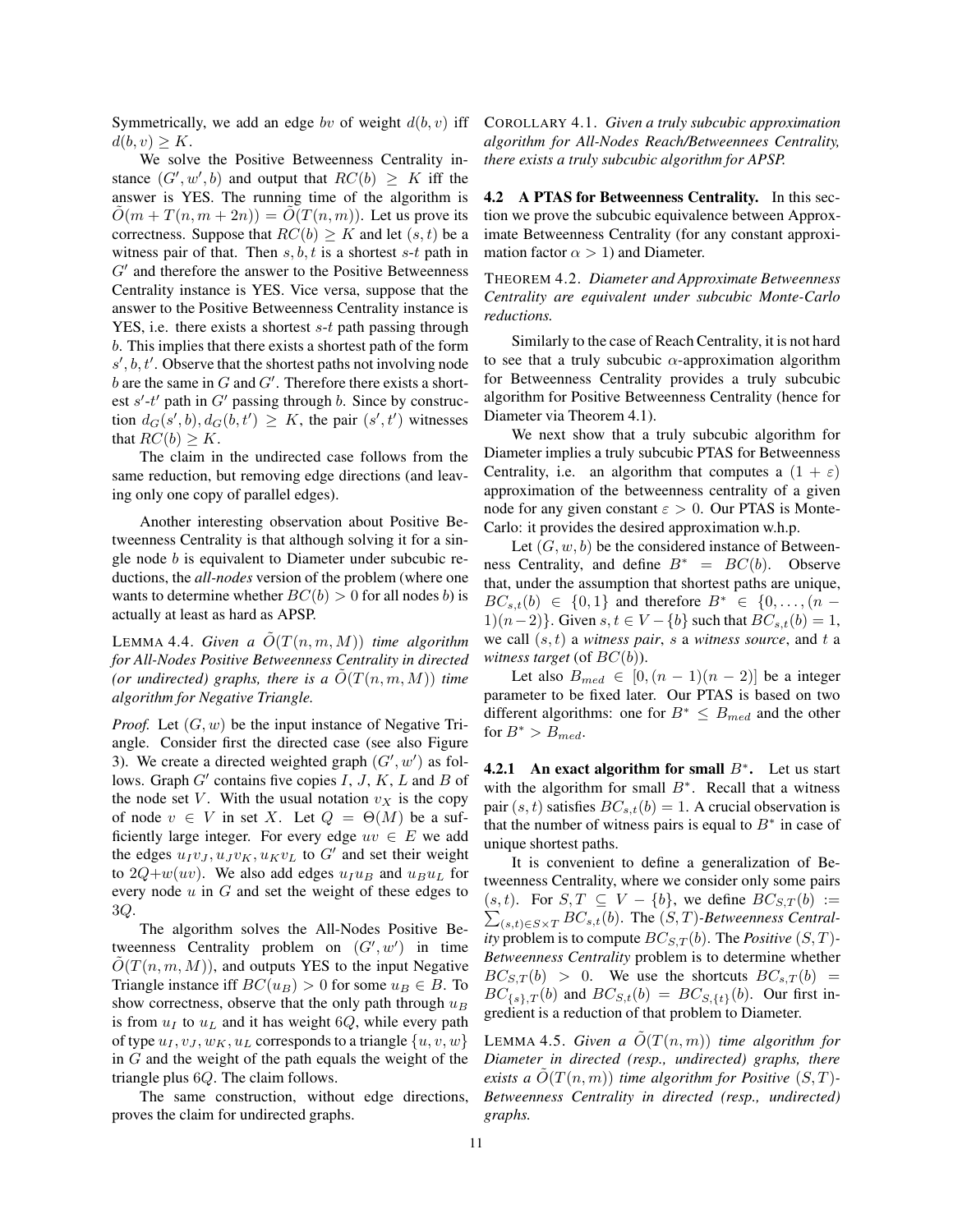*Proof.* We use a construction similar to the one in the proof of Lemma 4.2. Let  $(G, w, b, S, T)$  be the considered instance of Positive  $(S, T)$ -Betweenness Centrality. We start with the directed case, the undirected one being analogous. Let us construct a directed weighted graph  $(G', w')$ . Graph  $G'$  contains a copy of G. Furthermore, it contains a copy of S and a copy of T. Let  $v<sub>S</sub>$  be the copy of node  $v$  in  $S$ , and define  $v_T$  analogously. Let  $K := 2 + A$ , where A is the maximum distance of type  $d(s, b)$  and  $d(b, t)$ , with  $s \in S$  and  $t \in T$ . For each  $s \in S$  and  $t \in T$ , we add edges  $s_S s$  and  $t_{T}$  of weight  $K - d(s, b)$  and  $K - d(b, t)$ , respectively. Observe that the latter weights are lower bounded by 2. We also add two nodes  $r'$  and  $r''$ , with an edge  $r'r''$  of weight 2. We add edges  $vr'$  and  $r'v$  for every  $v \in V \cup S$  of weight  $K - 1$ . Symmetrically, we add edges  $vr''$  and  $r''v$  for every  $v \in V \cup T$  of weight  $K - 1$ . We also add edges  $vr'$  of weight  $K - 1$  for every  $v \in T$ . We compute the diameter  $D^*$  of  $(G', w')$ , and output YES iff  $D^* < 2K$ .

The running time of the algorithm is  $O(m +$  $T(O(n), O(m))) = \tilde{O}(T(n,m))$ . Let us prove its correctness. The distance from any node  $v \in V \cup T \cup \{r', r''\}$ to any node  $w \in V \cup S \cup T \cup \{r', r''\}$  is at most  $2(K-2)$ . Consider next any node  $s \in S$ . Its distance to any node in  $G \cup \{r', r''\}$  is also at most  $2(K-2)$ . It remains to consider the distance from s to any  $t \in T$ . Any path using  $r'$  or  $r''$  (or both) has length at least  $2K$ . The shortest path avoiding  $r'$  and  $r''$  has length precisely  $2K - d(s, b) - d(b, t) + d(s, t) \leq 2K$ , where the equality holds iff b belongs to some shortest  $s-t$  path. We can conclude that the diameter is smaller than  $2K$  iff b is along some shortest s-t path with  $s \in S$  and  $t \in T$ , i.e., iff the answer to the input instance of Positive  $(S, T)$ -Betweenness Centrality is YES.

The construction for the undirected case is similar, where we remove edge directions and also remove the edges of type  $vr'$  with  $v \in T$  (those edges were needed only to guarantee that distances from  $T$  to  $S$  are smaller than  $2K$ , while this property should not always hold in the undirected case). The running time remains  $O(T(n, m))$ . Analogously to the directed case, it is not hard to prove that pairwise distances are always smaller than  $2K$  excluding possibly the distance between some  $s \in S$  and  $t \in T$  which is equal to 2K iff b belongs to some shortest s-t path. The correctness follows.

We will exploit the following recursive algorithm for  $(S, T)$ -Betweenness Centrality.

LEMMA 4.6. *Given a*  $O(T(n, m))$  *time algorithm for Diameter in directed (resp., undirected) graphs, there is a*  $O(W \cdot T(n, m))$  *time algorithm for*  $(S, T)$ *-Betweenness Centrality, where W is the number of pairs*  $(s, t) \in S \times T$ *such that*  $BC_{s,t}(b)=1$ .

*Proof.* We describe a recursive algorithm with the

claimed running time, given a  $\tilde{O}(T(n,m))$  time algorithm for Positive  $(S, T)$ -Betweenness Centrality. The claim follows from Lemma 4.5.

The recursive algorithm works as follows. It initially solve the corresponding Positive  $(S, T)$ -Betweenness instance. If the answer is NO, the algorithm outputs 0. Otherwise, if  $|S| = |T| = 1$ , the algorithm outputs 1. Otherwise, the algorithm partitions arbitrarily  $S$  into two subsets  $S_1$  and  $S_2$  of roughly the same cardinality, and it splits similarly T into  $T_1$  and  $T_2$ . Then the algorithm solves recursively the sub-problems induces by the pairs  $(S_i, T_j)$ ,  $i, j \in \{1, 2\}$ , and outputs the sum of the four obtained values.

The correctness of the algorithm is obvious. Concerning its running time, consider the recursion tree. Let us call a subproblem whose corresponding Positive  $(S, T)$ -Betweenness Centrality instance is a YES/NO instance a YES/NO subproblem. Observe that, excluding the root problem, any NO subproblem must have at least one sibling YES subproblem in the recursion tree. Furthermore, each sub-problem has at most 4 children in the recursion tree. Therefore, if the root subproblem is a YES subproblem, the total number of subproblems is at most 4 times the number of YES subproblems. Note also that the number of leaf YES subproblems is equal to  $W$ , and that each YES subproblem must have at least one leaf YES subproblem among its descendants. Finally, the depth of the recursion tree is  $O(\log(|S| + |T|)) = O(\log n)$ . Thus the number of subproblems is  $O(W)$ . The claim on the running time follows.

We are now ready to present our algorithm for small  $B^*$ .

LEMMA 4.7. *Given an instance* (G, w, b) *of Betweenness Centrality, a parameter* Bmed*, and an algorithm for Diameter of running time*  $O(T(n, m))$ *. There is an*  $O(B_{med} T(n, m))$  *time algorithm which either outputs*  $B^* = BC(b)$  *or answers NO in which case*  $B^* > B_{med}$ .

*Proof.* Consider the recursive algorithm from Lemma 4.6. We run that algorithm with  $S = T = V - \{b\}.$ Furthermore, we keep track of the number  $W$  of leaf YES sub-problems found so far. If  $W > B_{med}$  at any point, we halt the recursive algorithm and output NO. Otherwise, we output the value  $W$  returned by the root call of the recursive algorithm.

The correctness of the algorithm follows immediately since the number of leaf YES subproblems in the original (non-truncated) algorithm equals  $B^*$ . An easy adaptation of the running time analysis in Lemma 4.6 shows that the running time is as in the claim.

4.2.2 A Monte-Carlo PTAS for large  $B^*$ . We next assume that  $B^* > B_{med}$ , and we present an algorithm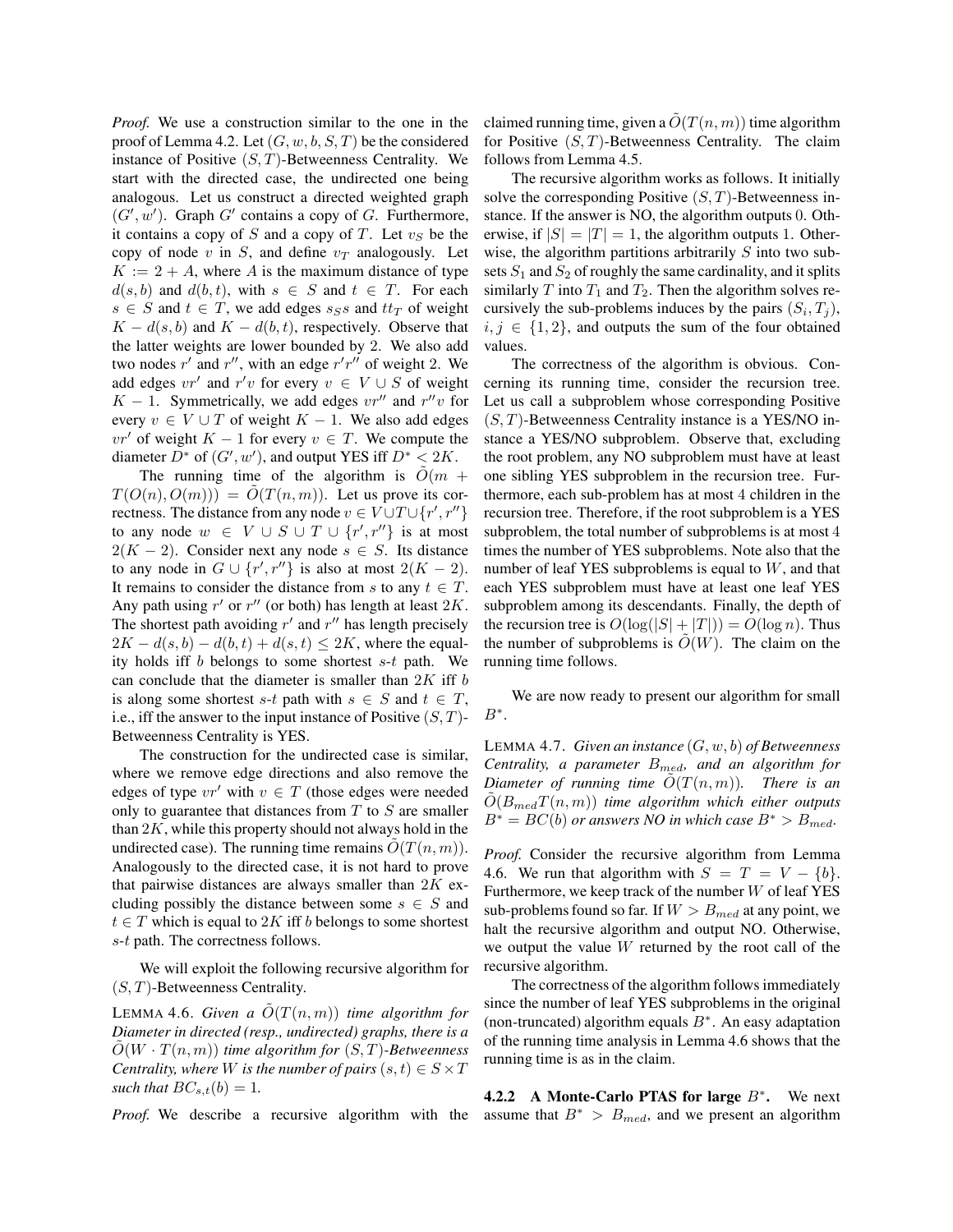for this case. In order to lighten the notation, we next drop b (which is clear from the context). Recall that a node  $w$  is a witness source (resp., witness target) if  $BC_{w,V} > 0$  (resp.,  $BC_{V,w} > 0$ ). At high level, our algorithm is based on the computation of the contribution  $BC_{s,V}$  to  $BC$  of a random sample of candidate witness sources s. Then we exploit Chernoff's bound to prove that the approximation factor is small w.h.p. One technical difficulty here is that some witness sources might give a very large contribution to BC, which is problematic since we need concentrated results. In order to circumvent this problem, we first sample a random subset of candidate witness targets to identify the problematic witness sources (which are considered separately).

In more detail, we sample a random subset  $T$  of  $p_{med}$  · n nodes, where  $p_{med} = \frac{C \log n}{\sqrt{B_{med}}}$  $rac{\log n}{B_{med}}$  and C is a sufficiently large constant. We compute all the shortest paths ending in T, and use them to derive  $BC_{s,T}$  for all  $s \in V$ . We partition V into sets  $S_{large}$  and  $S_{small}$ , where  $s \in V$  belongs to  $S_{large}$  iff  $BC_{s,T} \geq C \log n$ . Then we sample a random subset  $R_{small}$  of  $p_{med}|S_{small}|$  nodes in  $S_{small}$ , and compute  $BC_{s,V}$  for all  $s \in R_{small}$ . Finally, we output the estimate

$$
\tilde{B} = \frac{1}{p_{med}} \left( \sum_{s \in S_{large}} BC_{s,T} + \sum_{s \in R_{small}} BC_{s,V} \right).
$$

It is easy to see that the running time of the algorithm is  $\tilde{O}(\frac{nm}{\sqrt{B_{med}}})$ . It is also not hard to see that  $E[\frac{1}{p_{med}}\sum_{s \in S_{large}} BC_{s,T}] = \sum_{s \in S_{large}} BC_{s,V}$  and  $E[\frac{1}{p_{med}}\sum_{s\in R_{small}}BC_{s,V}]=\sum_{s\in S_{small}}BC_{s,V}.$  Therefore,  $E[B] = B^*$ . The following lemma shows that B is concentrated around its mean.

LEMMA 4.8. *W.h.p.*  $\tilde{B} \in [(1 - 2\varepsilon)B^*, (1 + 2\varepsilon)B^*]$ , *where*  $\varepsilon > 0$  *tends to zero as C tends to*  $+\infty$ *.* 

*Proof.* We start by showing that w.h.p., for any  $s \in V$ , if  $s \in S_{large}$  then  $BC_{s,V} \geq \sqrt{B_{med}}/(1+\varepsilon)$ , and otherwise  $BC_{s,V} \leq \sqrt{B_{med}}/(1-\varepsilon)$ . Define  $B' = BC_{s,T}$  and  $B = BC_{s,V}$ . Note that  $E[B'] = \frac{C \log n}{\sqrt{B}}$  $\frac{\log n}{B_{med}}B$ . Note also that  $B' = BC_{s,T} = \sum_{t \in V} X_{s,t}$ , where  $X_{s,t} = 0$  if  $t \notin T$ and  $X_{s,t} = BC_{s,t}$  otherwise. Since the variables  $X_{s,t}$  are negatively correlated, we can apply Chernoff's bound to  $BC_{s,T}$ . In particular, conditioning on  $B < \frac{\sqrt{B_{med}}}{1+\varepsilon}$ , one obtains

$$
Pr[B' \ge C \log n = \frac{\sqrt{B_{med}}}{B} E[B']]
$$
  

$$
\le \left(\frac{e^{(\sqrt{B_{med}}/B) - 1}}{(\sqrt{B_{med}}/B)^{\sqrt{B_{med}}/B}}\right)^{\frac{C \log n}{\sqrt{B_{med}}B}}
$$
  

$$
\le \left(\frac{e^{\varepsilon/(1+\varepsilon)}}{1+\varepsilon}\right)^{C \log n}.
$$

Above we used the fact that function  $xe^{1-x}$  is increasing for  $x \in [0, \frac{1}{1+\epsilon}]$  (and strictly smaller than 1 in the same range). Similarly, conditioning on the event that  $B >$  $\frac{\sqrt{B_{med}}}{1-\varepsilon}$ , one obtains  $E[B'] = \frac{C \log n}{\sqrt{B_{med}}}$  $\frac{\log n}{B_{med}} B \geq \frac{C \log n}{1 - \varepsilon}$  and

$$
Pr[B' < C \log n = \frac{\sqrt{B_{med}}}{B} E[B']]
$$
\n
$$
\leq Pr[B' \leq (1 - \varepsilon)E[B']]
$$
\n
$$
\leq e^{-\frac{\varepsilon^2 E[B']}{2}} \leq e^{-\frac{\varepsilon^2 C \log n}{2(1 - \varepsilon)}}.
$$

The claim follows from the union bound for  $C$  large enough.

Next assume that the mentioned high probability event happens for all  $s \in V$ . Define  $B^*_{large}$  =  $\sum_{s \in S_{large}} BC_{s,V}$  and  $B_{small}^{*} = \sum_{s \in S_{small}} BC_{s,V}$ .<br>Clearly  $B^{*} = B_{large}^{*} + B_{small}^{*}$ . Define also  $\tilde{B}_{large}$  :=  $\frac{1}{p_{med}} \sum_{s \in S_{large}} BC_{s,T}$  and  $\tilde{B}_{small}$  :=  $\frac{1}{p_{med}}\sum_{s \in R_{small}} BC_{s,V}$ , so that  $\tilde{B} = \tilde{B}_{large} + \tilde{B}_{small}$ . Consider any  $s \in S_{large}$ , and define  $B' = BC_{s,T}$ and  $B = BC_{s,V}$ . Recall that by assumption  $B \ge \frac{\sqrt{B_{med}}}{1+\varepsilon}$ and observe that  $E[B'] = p_{med}B \ge \frac{C \log n}{1+\varepsilon}$ . Then, by Chernoff's bound,

$$
Pr[|B' - E[B']| \ge \varepsilon E[B']]
$$
  

$$
\le 2e^{-\frac{\varepsilon^2}{3}E[B']} \le 2e^{-\frac{\varepsilon^2}{3(1+\varepsilon)}C\log n}.
$$

Since  $E[\tilde{B}_{large}] = \frac{1}{p_{med}}[\sum_{s \in S_{large}} BC_{s,T}] = B_{large}^*$ , we can conclude that w.h.p.  $\tilde{B}_{large} \in [(1 - \varepsilon)B_{large}^*, (1 +$ ε) $B^*_{large}$ ].

Consider next  $\tilde{B}_{small}$ . Define  $B' = p_{med} \tilde{B}_{small} = \sum_{c \in B} BC_s v$ . Observe that  $E[B'] = p_{med} B_{small}^*$ .  $s \in R_{small}$   $BC_{s,V}$ . Observe that  $E[B'] = p_{med}B_{small}^*$ . Furthermore  $B'$  is the sum of independent random variables each one of value at most  $\frac{\sqrt{B_{med}}}{\sqrt{B_{per}}}$  by the assumption on  $S_{small}$ . Therefore, by Chernoff's bound,

$$
Pr[B' \ge E[B'] + \varepsilon p_{med} B^*]
$$
  

$$
\le \left(\frac{e^{\frac{\varepsilon B^*}{B_{small}^*}}}{\left(\frac{\varepsilon B^*}{B_{small}^*} + 1\right)^{\frac{\varepsilon B^*}{B_{small}^*}+1}}\right)^{\frac{(1-\varepsilon)C\log nB_{small}^*}{B_{med}}}
$$

.

.

Assuming  $B_{small}^* \geq \varepsilon B_{med}/2$  and observing that  $B^* \geq$  $B_{small}^*$ , one obtains

$$
Pr[B' \ge E[B'] + \varepsilon p_{med} B^*]
$$
  

$$
\le \left(\frac{e^{\varepsilon}}{(1+\varepsilon)^{1+\varepsilon}}\right)^{\frac{(1-\varepsilon)\varepsilon C \log n}{2}}
$$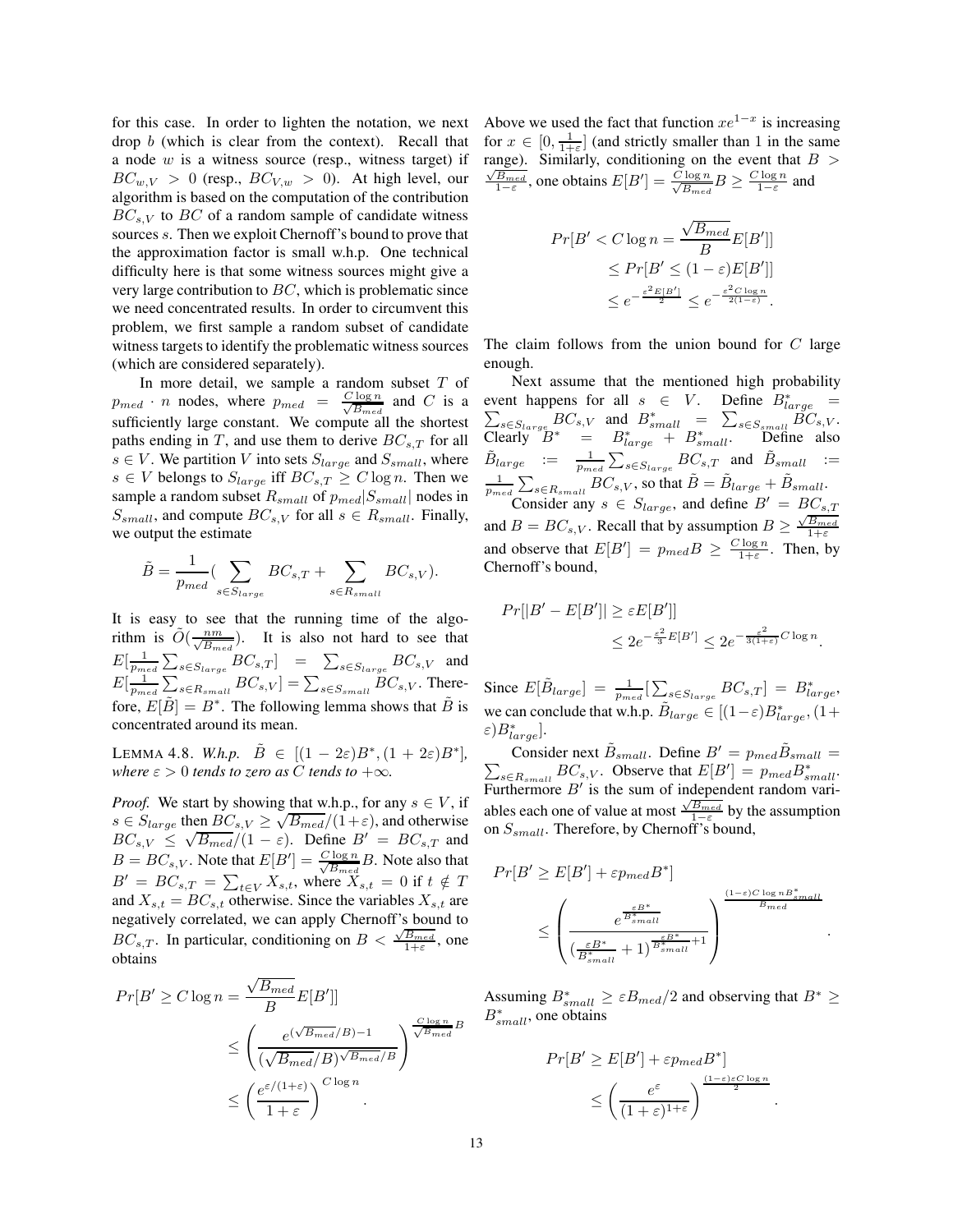Otherwise  $B^*_{small} < \varepsilon B_{med}/2 \leq \varepsilon B^*/2$  and thus

$$
Pr[B' \ge E[B'] + \varepsilon p_{med} B^*]
$$
  
\n
$$
\le \left(\frac{e^{\varepsilon}}{(1 + \frac{\varepsilon B^*}{B^*_{small}})^{\frac{B^*_{small}}{B^*} + \varepsilon}}\right)^{\frac{(1-\varepsilon)C \log nB^*}{B_{med}}}
$$
  
\n
$$
\le \left(\frac{e}{3}\right)^{\varepsilon(1-\varepsilon)C \log n}.
$$

Similarly

$$
Pr[B' \le E[B'] - \varepsilon p_{med} B^*]
$$
  
\n
$$
\le e^{-\frac{1}{2}(\frac{\varepsilon B^*}{B^*_{small}})^2 \frac{p_{med}B^*_{small}}{\sqrt{B_{med}}/(1-\varepsilon)}}
$$
  
\n
$$
= e^{-\frac{(1-\varepsilon)\varepsilon^2}{2} \frac{(B^*)^2}{B^*_{small}} \frac{C \log n}{B_{med}}}
$$
  
\n
$$
\le e^{-\frac{(1-\varepsilon)\varepsilon^2}{2} C \log n}.
$$

Therefore w.h.p.  $\tilde{B}_{small} \in [B^{*}_{small}-\varepsilon B^{*},B^{*}_{small}+\varepsilon B^{*}].$ Altogether, w.h.p. one has

$$
(1 - 2\varepsilon)B^* \le (1 - \varepsilon)B_{large}^* + B_{small}^* - \varepsilon B^* \le \tilde{B}
$$
  
 
$$
\le (1 + \varepsilon)B_{large}^* + B_{small}^* + \varepsilon B^* \le (1 + 2\varepsilon)B^*.
$$

The following lemma summarizes the above discussion.

LEMMA 4.9. *Given an instance* (G, w, b) *of Betweenness Centrality with*  $BC(b) = B^* \geq B_{med}$ , there is an  $\tilde{O}(\frac{nm}{\sqrt{B_{med}}})$  *time algorithm that returns a*  $(1+\varepsilon)$  *approximation of* B<sup>∗</sup> *w.h.p.*

Combining the algorithms for small and large  $B^*$ , we obtain the following result.

LEMMA 4.10. *Given a truly subcubic algorithm for Diameter, there exists a truly subcubic Monte-Carlo PTAS for Betweenness Centrality.*

*Proof.* Let  $\tilde{O}(n^{3-\delta})$  be the running time of the given Diameter algorithm, for some constant  $\delta > 0$ . From Lemmas 4.7 and 4.9, we can use it to compute w.h.p. a  $(1 + \varepsilon)$  approximation of the betweenness centrality of a given node in time  $\tilde{O}(B_{med}n^{3-\delta} + \frac{n^3}{\sqrt{B_{med}}})$ . Choosing  $B_{med} = n^{2\delta/3}$  gives a truly subcubic running time in  $\tilde{O}(n^{3-\delta/3})$ .

Theorem 4.2 follows directly from Lemma 4.10.

4.3 Reductions based on SETH. We are able to show that, assuming the *Strong Exponential Time Hypothesis* (SETH) [33], a subquadratic algorithm for Positive Betweenness Centrality does not exist even in sparse graphs. We recall that SETH claims that CNF-SAT on  $n$  variables cannot be solved in time  $O((2 - \delta)^n)$  for any constant  $\delta > 0$ . By the same observation as before, one obtains as a corollary a lower bound on the running time of any approximation algorithm for Betweenness/Reach Centrality.

THEOREM 4.3. *Suppose that there is an*  $O(m^{2-\epsilon})$  *time algorithm, for any constant*  $\varepsilon > 0$ *, that solves Positive Betweenness Centrality in directed or undirected graphs with edge weights in* {1, 2}*. Then SETH is false.*

*Proof.* Let  $F$  be a CNF-SAT formula on  $n$  variables. Our goal is to show that we can determine whether  $F$  is satisfiable in  $O^*(2^{(1-\delta)n})$  time for some constant  $\delta > 0^8$ . Using the sparsification lemma of [33] (as, e.g., in [10]), we can assume w.l.o.g. that F contains  $O(n)$  clauses.

Let us consider the undirected case first (see also Figure 4). We partition the variables into two sets A and B of (roughly)  $n/2$  variables each, and create a node for each partial assignment of the variables in  $A$  and  $B$ , respectively. We also add a node for each clause  $c$ , and add one edge of weight 1 between each clause  $c$  and any partial assignment  $\phi$  of A or B that does *not* satisfy any literal of  $c$  (including the special case that  $c$  does not contain any variable in  $A$  or  $B$ ). We also add two nodes  $x_A$  and  $x_B$ , and add one edge of weight 1 between them and any node in A and B, respectively. Finally we add a node b, and add one edge of weight 2 between b and any assignment of A and B.

We claim that F is satisfiable iff  $BC(b) > 0$ . Observe that the distance between any clause node  $c$ and any other node is at most 4, while any path passing through b would cost at least 5. Similarly, the distance between any two assignment of  $A$  or of  $B$  is at most 2, so the corresponding shortest paths do not use *b*. Given an assignment  $\phi_A$  of A and an assignment  $\phi_B$  of B, there exists a  $\phi_A$ - $\phi_B$  path of length 2 (hence  $BC_{\phi_A, \phi_B}(b)=0$ ) iff there exists a clause c that is not satisfied by  $\phi_A$  nor by  $\phi_B$ . Otherwise (i.e.,  $\phi_A$  and  $\phi_B$  together satisfy F),  $\phi_A, b, \phi_B$  is a a shortest such path (hence  $BC(b) > 0$ ). The graph has  $O(2^{n/2}n)$  edges, and the conclusion of the lemma follows.

In the directed case we can use a similar construction, without nodes  $x_A$  and  $x_B$ , and orienting the edges from the assignments of  $A$  to the clause nodes and to  $b$ , and from the latter nodes to the assignments of B. The algorithm and its analysis are analogous to the undirected case.

COROLLARY 4.2. *Suppose that there is an*  $O(m^{2-\epsilon})$ *time* α*-approximation algorithm for Betweenness Centrality or Reach Centrality, for any constant* ε > 0 *and any finite* α *(possibly depending on* m*). Then SETH is false.*

 $8\text{The } O^*$  notation suppresses polynomial factors.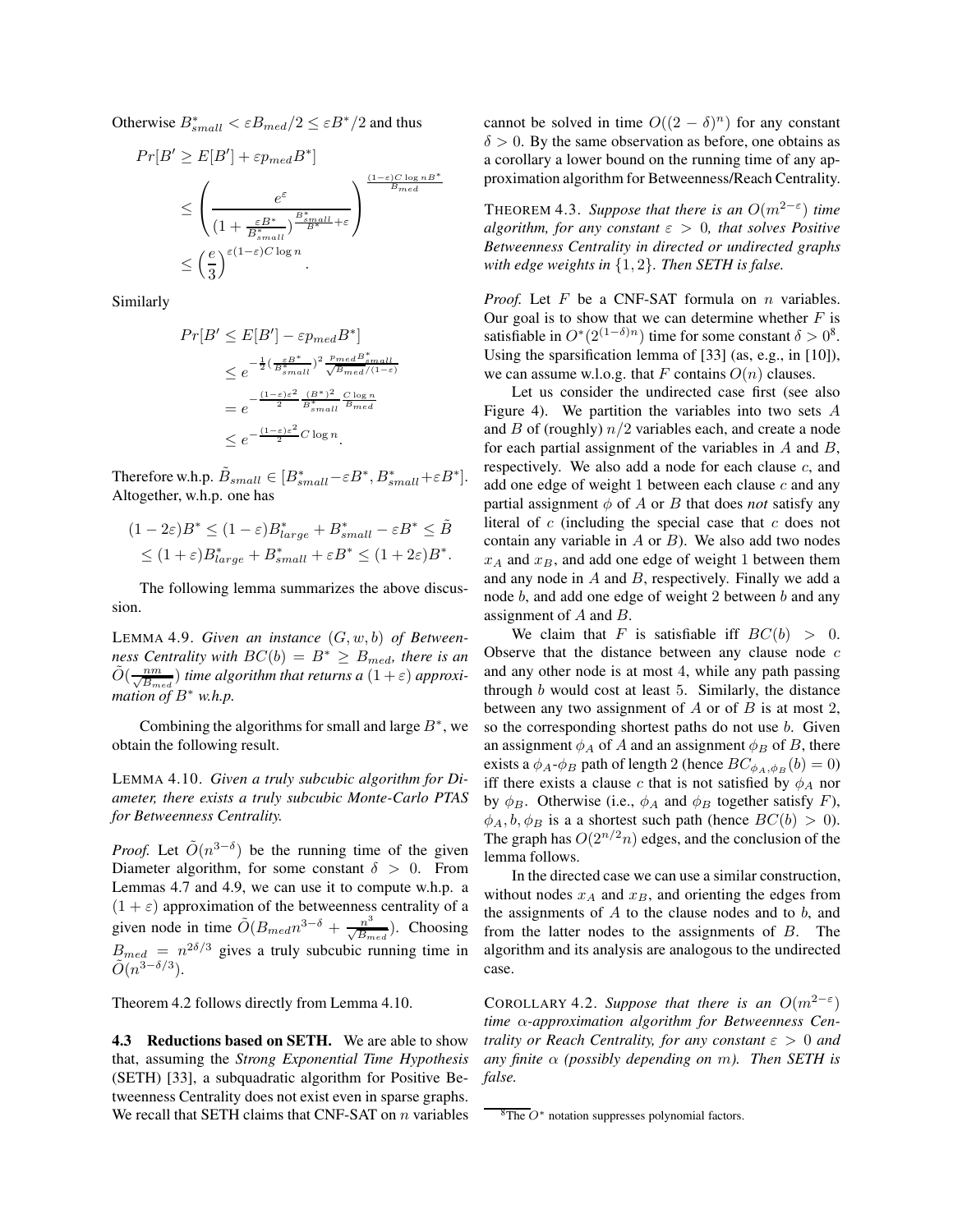Figure 4 Reduction from CNF-SAT to Positive Betweenness Centrality (left) and Reach Centrality (right) in undirected graphs for the CNF-SAT formula  $c_1 \wedge c_2 \wedge c_3 \wedge c_4 = (X \vee Y \vee Z) \wedge (Z \vee \overline{Y}) \wedge (\overline{X} \vee Y \vee Q) \wedge (\overline{X} \vee \overline{Z} \vee \overline{Q})$ . The set of variables are  $A = \{X, Y\}$  and  $B = \{Z, Q\}$ . Node  $A_{FF}$  corresponds to the partial assignment  $(X, Y) = (F, F)$  and similarly for the other nodes. Bold edges have weight 2, all other edges have weight 1. The shortest paths  $A_{FF}$ ,  $r$ ,  $B_{TT}$ on the left and  $A_{FF}$ ,  $x_A$ ,  $r$ ,  $x_B$ ,  $B_{TT}$  on the right witness that  $(X, Y, Z, Q) = (F, F, T, T)$  is a satisfying assignment.



For Reach Centrality we can also show an approximation lower bound for unweighted undirected graphs.

THEOREM 4.4. *Suppose there is a*  $O(m^{2-\epsilon})$ -time (2 – ε)*-approximation algorithm for Reach Centrality in undirected unweighted graphs, for some constant* ε > 0*. Then SETH is false.*

*Proof.* Similarly to the proof of Theorem 4.3, we can start with a CNF-SAT formula  $F$  containing  $n$  variables and  $m = O(n)$  clauses [33]. We will show how to construct an instance  $(G, b)$  of Reach Centrality on an unweighted undirected graph  $G = (V, E)$  with  $|V| =$  $O(2^{n/2} + m)$  nodes and  $|E| = O(2^{n/2}m)$  edges, such that  $RC(b) = 2$  if F is satisfiable and  $RC(b) = 1$ otherwise. The generation of the graph from the formula takes  $O(2^{n/2}m)$  time and therefore if we could compute a  $(2 - \varepsilon)$  approximation of  $RC(b)$  in  $O^*(|E|^{2-\varepsilon})$  time, for some  $\varepsilon > 0$ , we would be able to solve CNF-SAT in  $O^*(2^{(1-\epsilon/2)n})$  time (which would refute SETH).

Similarly to the proof of Theorem 4.3, we partition the variables into two subsets  $A$  and  $B$  of (roughly)  $n/2$  variables each, and create a node for each partial assignment of the variables in  $A$  and  $B$ . We also create a node  $c$  for each clause  $c$ , and connect  $c$  to each partial assignment that does not satisfy any literal in c. We also add nodes  $x_A$  and  $x_B$ , and add edges between them and any node in A and B, respectively. Finally, we add a node b, and connect it to  $x_A$  and  $x_B$  (note that the final part of the construction deviates from Theorem 4.3).

To show correctness, note that  $b$  is on the shortest path between  $x_A$  and  $x_B$  and therefore  $RC(b) \geq 1$ . Second, note that b cannot be on the shortest path between a clause node c and another node in G, and therefore  $RC(b)=2$  if and only if b is on the shortest path between an assignment  $\phi_A$  of A and an assignment  $\phi_B$  of B. But a shortest path between  $\phi_A$  and  $\phi_B$  goes through b if and only if for every clause node c either  $\phi_{A}c$  is not an edge or  $\phi_{B}c$  is not an edge, and by definition of these edges it implies that for every clause c, either  $\phi_A$  or  $\phi_B$  satisfies c (i.e.  $\phi_A$  and  $\phi_B$ ) induce a satisfying assignment of  $F$ ). The claim follows.

#### 5 Conclusions and Open Problems

There are many interesting problems that we left open. The main one is probably whether Diameter and APSP are equivalent under subcubic reductions. By our reductions, on one hand a positive answer would indicate that truly subcubic algorithms for Reach Centrality and for Approximate Betweenness Centrality are unlikely to exist. On the other hand, a negative answer would give truly subcubic algorithms for the latter problems as well.

We have shown that Reach Centrality can be solved in  $\tilde{O}(Mn^{\omega})$  time in directed graphs, improving on the previous best algorithm based on APSP. Similar running times are known for Diameter and Radius [13]. To the best of our knowledge, it is open whether a  $O(Mn^{\omega})$ time algorithm exists also for Median and Betweenness Centrality in directed graphs.

We proved that a subquadratic 2 $-\varepsilon$  approximation algorithm for Reach Centrality in sparse graphs is unlikely to exist. In [45] an analogous result is proved for Diameter. It would be interesting to show similar negative results for Radius, Betweenness Centrality and Median (or find faster approximation algorithms in sparse graphs for those problems).

#### References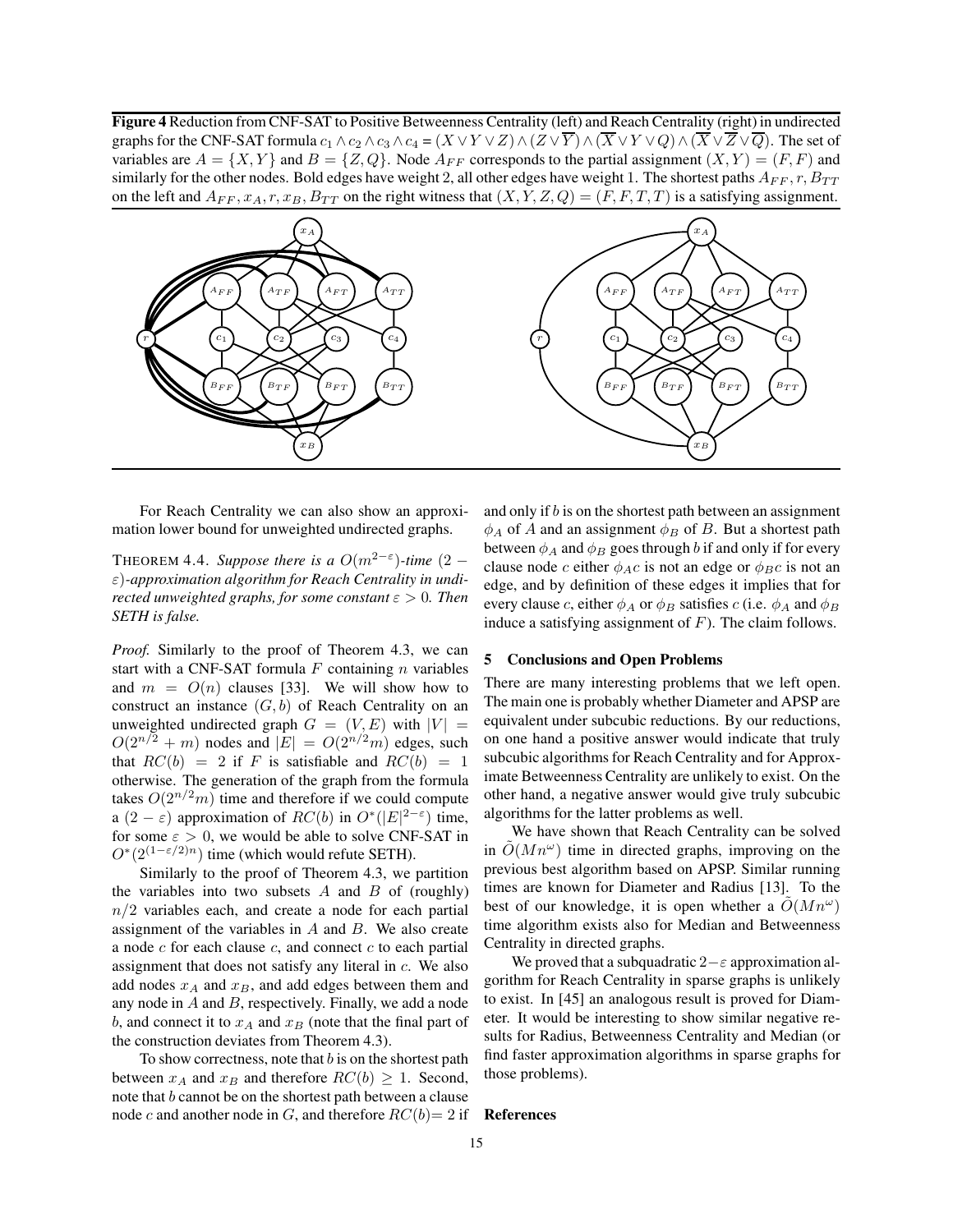- [1] A. Abboud and V. V. Williams. Popular conjectures imply strong lower bounds for dynamic problems. *FOCS*, 2014.
- [2] A. Abboud, V. V. Williams, and O. Weimann. Consequences of faster alignment of sequences. In *ICALP (1)*, pages 39–51, 2014.
- [3] D. Aingworth, C. Chekuri, P. Indyk, and R. Motwani. Fast estimation of diameter and shortest paths (without matrix multiplication). *SIAM J. Comput.*, 28(4):1167– 1181, 1999.
- [4] D. A. Bader, S. Kintali, K. Madduri, and M. Mihail. Approximating betweenness centrality. In *WAW*, pages 124–137, 2007.
- [5] P. Berman and S. P. Kasiviswanathan. Faster approximation of distances in graphs. In *WADS*, pages 541–552, 2007.
- [6] U. Brandes. A faster algorithm for betweenness centrality. *Journal of Mathematical Sociology*, 25(2):163–177, 2001.
- [7] U. Brandes and C. Pich. Centrality estimation in large networks. *International Journal of Bifurcation and Chaos*, 17(7):2303–2318, 2007.
- [8] T. M. Chan. More algorithms for all-pairs shortest paths in weighted graphs. *SIAM J. Comput.*, 39(5):2075–2089, 2010.
- [9] C.-L. Chang. Deterministic sublinear-time approximations for metric 1-median selection. *Inf. Process. Lett.*, 113(8), 2013.
- [10] S. Chechik, D. Larkin, L. Roditty, G. Schoenebeck, R. E. Tarjan, and V. V. Williams. Better approximation algorithms for the graph diameter. In *SODA*, pages 1041–1052, 2014.
- [11] T. Coffman, S. Greenblatt, and S. Marcus. Graph-based technologies for intelligence analysis. *Communications of the ACM*, 47(3):45–47, 2004.
- [12] D. Coppersmith and S. Winograd. Matrix multiplication via arithmetic progressions. *J. Symbolic Computation*, 9(3):251–280, 1990.
- [13] M. Cygan, H. N. Gabow, and P. Sankowski. Algorithmic applications of Baur-Strassen's theorem: Shortest cycles, diameter and matchings. In *FOCS*, pages 531–540, 2012.
- [14] A. Davie and A. J. Stothers. Improved bound for complexity of matrix multiplication. *Proceedings of the Royal Society of Edinburgh, Section: A Mathematics*, 143:351– 369, 4 2013.
- [15] A. Del Sol, H. Fujihashi, and P. O'Meara. Topology of small-world networks of protein- protein complex structures. *Bioinformatics*, 21(8):1311–1315, 2005.
- [16] E. W. Dijkstra. A note on two problems in connexion with graphs. *Numerische Mathematik*, 1:269–271, 1959.
- [17] D. Eppstein and J. Wang. Fast approximation of centrality. *J. Graph Algorithms Appl.*, 8:39–45, 2004.
- [18] M. L. Fredman. New bounds on the complexity of the shortest path problem. *SIAM J. Comput.*, 5(1):83–89, 1976.
- [19] M. L. Fredman and R. E. Tarjan. Fibonacci heaps and their uses in improved network optimization algorithms. *J. ACM*, 34(3):596–615, 1987.
- [20] L. Freeman. A set of measures of centrality based upon betweenness. *Sociometry*, 40:35–41, 1977.
- [21] A. Gajentaan and M. Overmars. On a class of  $o(n^2)$  prob-

lems in computational geometry. *Computational Geometry*, 5(3):165–185, 1995.

- [22] F. L. Gall. Powers of tensors and fast matrix multiplication. In *International Symposium on Symbolic and Algebraic Computation, ISSAC '14, Kobe, Japan, July 23-25, 2014*, pages 296–303, 2014.
- [23] R. Geisberger, P. Sanders, and D. Schultes. Better approximation of betweenness centrality. In *ALENEX*, pages 90– 100, 2008.
- [24] A. V. Goldberg, H. Kaplan, and R. F. Werneck. Reach for A\*: Efficient point-to-point shortest path algorithms. In *ALENEX*, pages 129–143, 2006.
- [25] A. V. Goldberg, H. Kaplan, and R. F. F. Werneck. Better landmarks within reach. In *WEA*, pages 38–51, 2007.
- [26] O. Goldreich and D. Ron. Approximating average parameters of graphs. *Random Struct. Algorithms*, 32(4):473– 493, 2008.
- [27] F. Grandoni and V. Vassilevska Williams. Improved distance sensitivity oracles via fast single-source replacement paths. In *FOCS*, pages 748–757, 2012.
- [28] R. J. Gutman. Reach-based routing: A new approach to shortest path algorithms optimized for road networks. In *ALENEX/ANALC*, pages 100–111, 2004.
- [29] P. Hage and F. Harary. Eccentricity and centrality in networks. *Social Networks*, 17:57–63, 1995.
- [30] S. L. Hakimi. Optimum locations of switching centers and the absolute centers and medians of a graph. *Operations research*, 12(3):450–459, 1964.
- [31] Y. Han and T. Takaoka. An  $O(n^3 \log \log n / \log^2 n)$  time algorithm for all pairs shortest paths. In *SWAT*, pages 131– 141, 2012.
- [32] X. Huang and V. Y. Pan. Fast rectangular matrix multiplication and applications. *J. Complexity*, 14(2):257–299, 1998.
- [33] R. Impagliazzo, R. Paturi, and F. Zane. Which problems have strongly exponential complexity? *J. Comput. Syst. Sci.*, 63(4):512–530, 2001.
- [34] P. Indyk. Sublinear time algorithms for metric space problems. In *STOC*, pages 428–434, 1999.
- [35] H. Jeong, S. Mason, A. Barabási, and Z. Oltvai. Lethality and centrality in protein networks. *Nature*, 411:41–42, 2001.
- [36] D. B. Johnson. Efficient algorithms for shortest paths in sparse networks. *J. ACM*, 24(1):1–13, 1977.
- [37] V. Krebs. Mapping networks of terrorist cells. *Connections*, 24(3):43–52, 2002.
- [38] F. Liljeros, C. Edling, L. Amaral, H. Stanley, and Y. Aberg. The web of human sexual contacts. *Nature*, 411:907–908, 2001.
- [39] K. Mulmuley, U. V. Vazirani, and V. V. Vazirani. Matching is as easy as matrix inversion. *Combinatorica*, 7(1):105– 113, 1987.
- [40] M. E. J. Newman and M. Girvan. Finding and evaluating community structure in networks. *Physical Review E*, 69(2):26–113, 2004.
- [41] S. Pettie. A new approach to all-pairs shortest paths on real-weighted graphs. *Theor. Comput. Sci.*, 312(1):47–74, 2004.
- [42] S. Pettie and V. Ramachandran. A shortest path algorithm